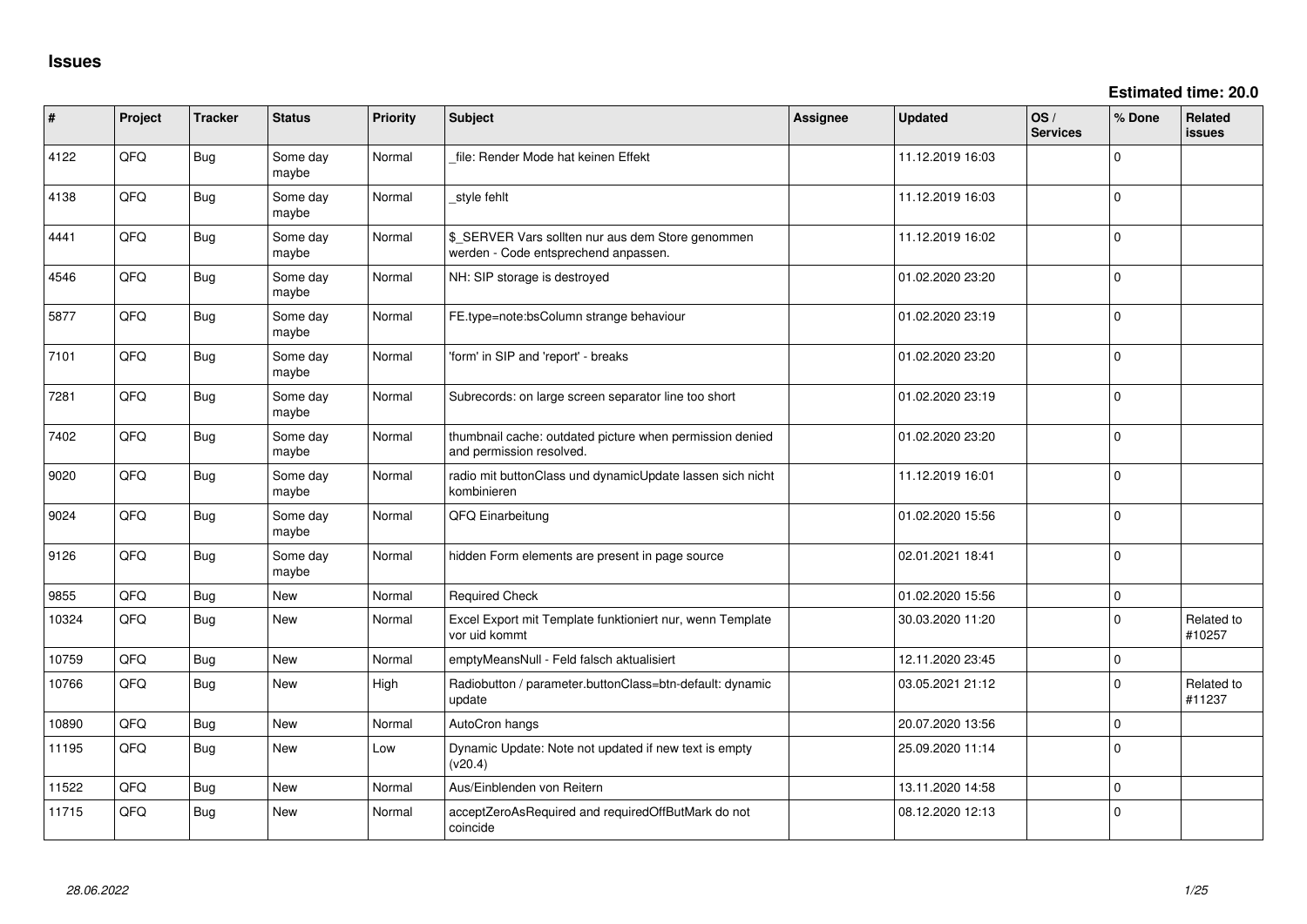| $\vert$ # | Project | <b>Tracker</b> | <b>Status</b>     | <b>Priority</b> | Subject                                                                                                                                                  | Assignee | <b>Updated</b>   | OS/<br><b>Services</b> | % Done   | Related<br><b>issues</b>                    |
|-----------|---------|----------------|-------------------|-----------------|----------------------------------------------------------------------------------------------------------------------------------------------------------|----------|------------------|------------------------|----------|---------------------------------------------|
| 880       | QFQ     | Feature        | Some day<br>maybe | Urgent          | Security: PHP, SQL Injection, XSS                                                                                                                        |          | 03.05.2021 21:14 |                        | $\Omega$ | Related to<br>#14320                        |
| 955       | QFQ     | Feature        | Some day<br>maybe | Normal          | QF: Notizen vor/nach dem Form                                                                                                                            |          | 01.02.2020 23:20 |                        | $\Omega$ |                                             |
| 1234      | QFQ     | Feature        | Some day<br>maybe | Normal          | QF: Record numbering: Im Grid soll in Spalte 1 optional die<br>laufende Nummer der Records angezeigt werden.                                             |          | 01.02.2020 23:20 |                        | $\Omega$ |                                             |
| 1251      | QFQ     | Feature        | Some day<br>maybe | Normal          | QF: Combo                                                                                                                                                |          | 11.12.2019 16:03 |                        | $\Omega$ |                                             |
| 1253      | QFQ     | Feature        | Some day<br>maybe | Normal          | QF: Colorpicker                                                                                                                                          |          | 11.12.2019 16:03 |                        | $\Omega$ |                                             |
| 1510      | QFQ     | Feature        | Some day<br>maybe | Normal          | jquery von google laden, falls das nicht geht lokal                                                                                                      |          | 11.12.2019 16:03 |                        | $\Omega$ |                                             |
| 1623      | QFQ     | Feature        | Some day<br>maybe | Normal          | RealURL                                                                                                                                                  |          | 11.12.2019 16:03 |                        | 30       |                                             |
| 2950      | QFQ     | Feature        | Some day<br>maybe | Normal          | Inhalt QFQ Records als File                                                                                                                              |          | 11.12.2019 16:03 |                        | $\Omega$ |                                             |
| 3495      | QFQ     | Feature        | Some day<br>maybe | Normal          | Predifined Parameter werden nicht in '+' (add new record)<br>SIP gerendert.                                                                              |          | 11.12.2019 16:02 |                        | $\Omega$ |                                             |
| 3567      | QFQ     | Feature        | Some day<br>maybe | Low             | 'Save', 'Close', 'New' als FormElement                                                                                                                   |          | 11.12.2019 16:02 |                        | $\Omega$ |                                             |
| 3617      | QFQ     | Feature        | Some day<br>maybe | Normal          | Load javascripts at bottom                                                                                                                               |          | 11.12.2019 16:02 |                        | $\Omega$ |                                             |
| 3646      | QFQ     | Feature        | Some day<br>maybe | Normal          | Moeglichkeit HTML Tags in Reports auszugeben (zu<br>enkodieren: htmlspecialchars)                                                                        |          | 11.12.2019 16:02 |                        | $\Omega$ | Related to<br>#14320                        |
| 3878      | QFQ     | Feature        | Some day<br>maybe | Normal          | Form 'FormElement': Spalte 'name' typeAhead mit<br>Spaltennamen der Primarytable.                                                                        |          | 11.12.2019 16:03 |                        | $\Omega$ |                                             |
| 3879      | QFQ     | Feature        | Some day<br>maybe | Normal          | Form 'FormElement': Beim Feld 'name' rechts in der Notiz<br>einen Link einblenden - a) aktuelle Definition anzeigen, b)<br>Spalte in der Tabelle anlegen |          | 11.12.2019 16:03 |                        | $\Omega$ |                                             |
| 3880      | QFQ     | Feature        | Some day<br>maybe | Normal          | Form 'Form': anlegen einer Tabelle                                                                                                                       |          | 14.01.2021 10:12 |                        | $\Omega$ |                                             |
| 4027      | QFQ     | Feature        | Some day<br>maybe | Normal          | Missing: orange 'check' / 'bullet'                                                                                                                       |          | 11.12.2019 16:03 |                        | $\Omega$ |                                             |
| 4194      | QFQ     | Feature        | In Progress       | Normal          | Bootstrap 4 ist jetzt offiziel                                                                                                                           |          | 03.05.2021 20:47 |                        | $\Omega$ | Related to<br>#10114                        |
| 4433      | QFQ     | Feature        | Some day<br>maybe | Normal          | Log when SIP will be destroyed by QFQ for any (security)<br>reason                                                                                       |          | 01.02.2020 23:20 |                        | $\Omega$ | Related to<br>#4432,<br>Related to<br>#5458 |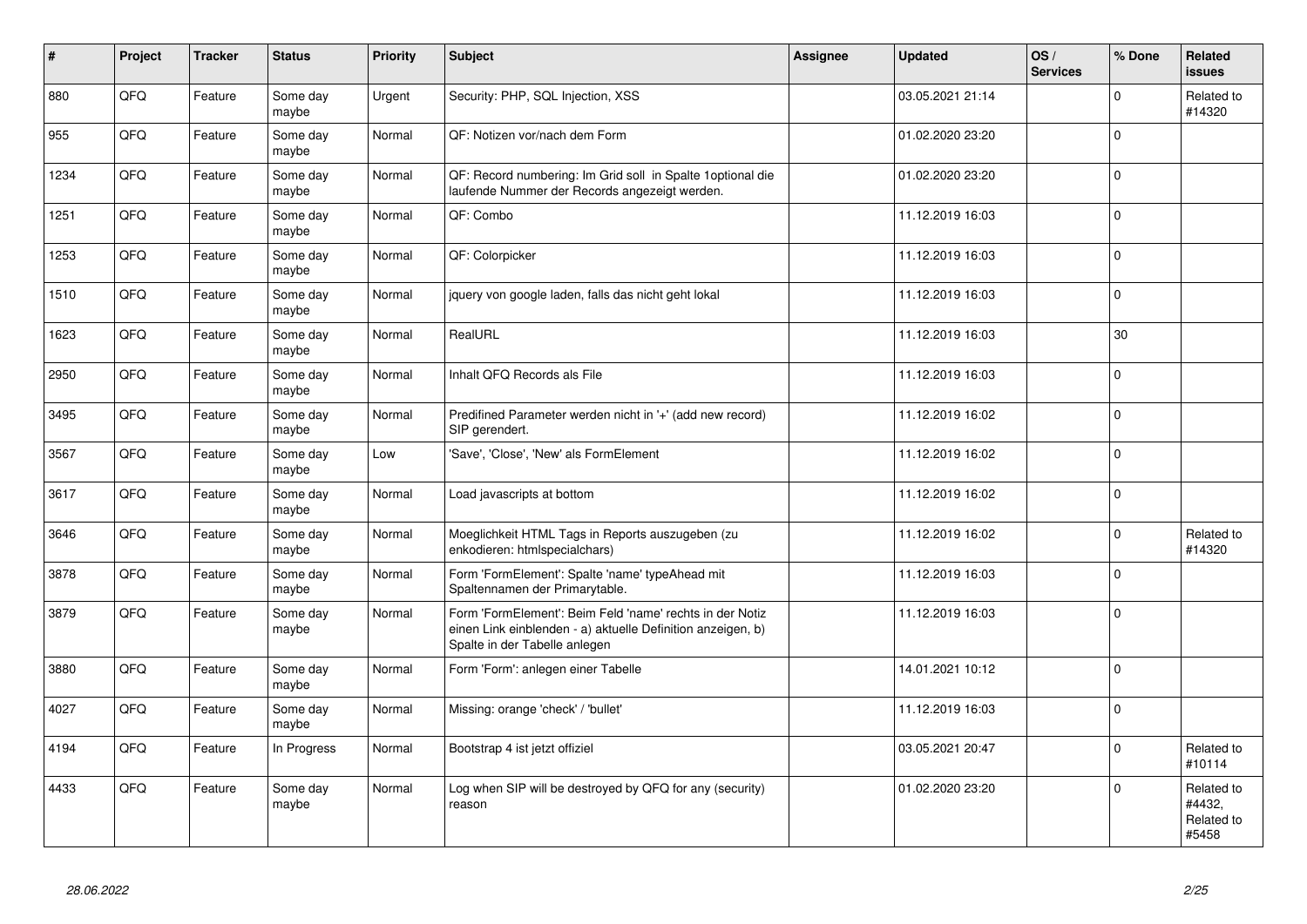| #    | Project | <b>Tracker</b> | <b>Status</b>     | <b>Priority</b> | <b>Subject</b>                                                                                                                                                | <b>Assignee</b> | <b>Updated</b>   | OS/<br><b>Services</b> | % Done      | Related<br><b>issues</b>                    |
|------|---------|----------------|-------------------|-----------------|---------------------------------------------------------------------------------------------------------------------------------------------------------------|-----------------|------------------|------------------------|-------------|---------------------------------------------|
| 4435 | QFQ     | Feature        | Some day<br>maybe | Normal          | Report: striptags - specify allowed tags                                                                                                                      |                 | 01.02.2020 23:20 |                        | $\Omega$    |                                             |
| 4439 | QFQ     | Feature        | Some day<br>maybe | Normal          | Log: report all actions fired by an FE Element, incl. the<br>original directive (slaveld, sqllnsert, )                                                        |                 | 01.02.2020 23:20 |                        | $\Omega$    | Related to<br>#4432,<br>Related to<br>#5458 |
| 4440 | QFQ     | Feature        | Some day<br>maybe | Normal          | Manual.rst: explain how to. expand PHP Session to 4h                                                                                                          |                 | 11.12.2019 16:02 |                        | $\Omega$    |                                             |
| 4442 | QFQ     | Feature        | Some day<br>maybe | Normal          | Special Column Name: _link - new symbol G (Glyph) to<br>choose any available symbol                                                                           |                 | 11.12.2019 16:02 |                        | $\Omega$    |                                             |
| 4443 | QFQ     | Feature        | Some day<br>maybe | Normal          | Form: multiple secondary tables                                                                                                                               |                 | 01.02.2020 23:20 |                        | $\Omega$    |                                             |
| 4444 | QFQ     | Feature        | Some day<br>maybe | Normal          | FE.type=upload: detect mime type                                                                                                                              |                 | 11.12.2019 16:02 |                        | $\Omega$    | Related to<br>#4303                         |
| 4445 | QFQ     | Feature        | Some day<br>maybe | Normal          | template group: Option to simulate fieldset                                                                                                                   |                 | 28.06.2021 14:11 |                        | $\Omega$    |                                             |
| 4446 | QFQ     | Feature        | Some day<br>maybe | Normal          | New FE get same feldContainerId as last modifed FE                                                                                                            |                 | 01.02.2020 23:20 |                        | $\Omega$    |                                             |
| 4536 | QFQ     | Feature        | Some day<br>maybe | Normal          | FE upload: problem with delete if mutliple uploads an<br>FE.name="                                                                                            |                 | 01.02.2020 23:20 |                        | $\Omega$    |                                             |
| 4551 | QFQ     | Feature        | Some day<br>maybe | Normal          | Set 'pills' via dynamicUpdate to show/hide/disabled                                                                                                           |                 | 01.02.2020 23:20 |                        | $\Omega$    | Related to<br>#3752                         |
| 4626 | QFQ     | Feature        | Some day<br>maybe | Normal          | Mobile View: 'classBody=qfq-form-right' makes no sense                                                                                                        |                 | 01.02.2020 23:20 |                        | $\Omega$    |                                             |
| 4627 | QFQ     | Feature        | Some day<br>maybe | Normal          | dbupdate: all tables - check 'create', 'modified' if it is possible<br>to change to default 'CURRENT_TIMESTAMP' and modified<br>'ON UPDATE CURRENT TIMESTAMP' |                 | 01.02.2020 23:20 |                        | $\Omega$    |                                             |
| 4640 | QFQ     | Feature        | Some day<br>maybe | Normal          | Rename System Forms                                                                                                                                           |                 | 01.02.2020 23:20 |                        | $\Omega$    |                                             |
| 4719 | QFQ     | Feature        | Some day<br>maybe | Normal          | Custom Message in Client in case of 'Browser tab close,<br>modification will be lost'                                                                         |                 | 01.02.2020 23:20 |                        | $\Omega$    |                                             |
| 4816 | QFQ     | Feature        | Some day<br>maybe | Normal          | Templates for QFQ Reports (Tables, Radios, )                                                                                                                  |                 | 01.02.2020 23:20 |                        | $\Omega$    |                                             |
| 4974 | QFQ     | Feature        | Some day<br>maybe | Normal          | Long polling - inform all listening clients of changes                                                                                                        |                 | 11.12.2019 16:02 |                        | $\Omega$    |                                             |
| 5129 | QFQ     | Feature        | Some day<br>maybe | Normal          | Reports: SQL fuer x Achse und y Achse                                                                                                                         |                 | 11.12.2019 16:02 |                        | $\mathbf 0$ |                                             |
| 5160 | QFQ     | Feature        | Some day<br>maybe | Normal          | QFQ collaborative / together.js, ShareJS, y-js, collaborative,                                                                                                |                 | 11.12.2019 16:02 |                        | $\Omega$    |                                             |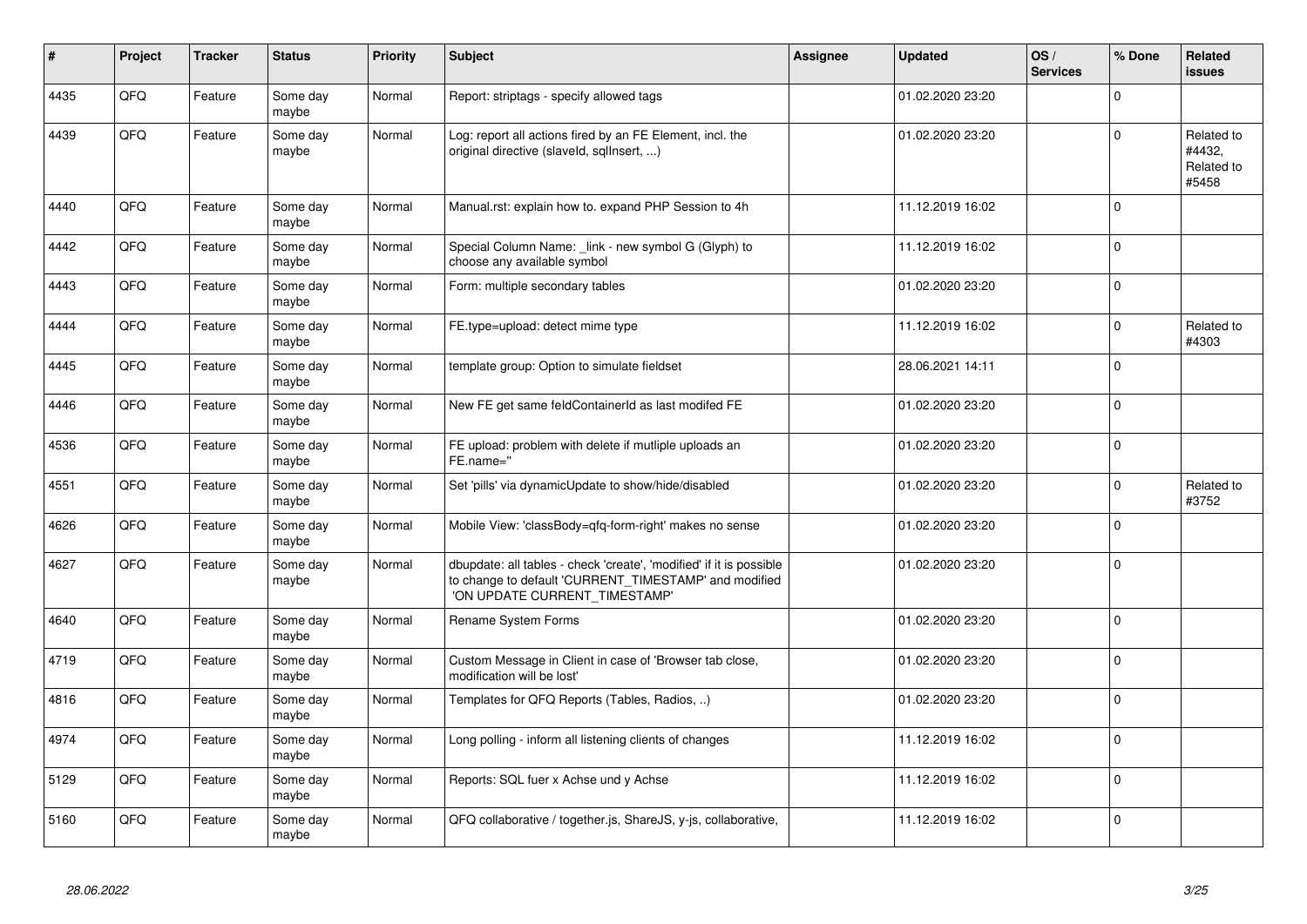| $\sharp$ | Project | <b>Tracker</b> | <b>Status</b>     | <b>Priority</b> | <b>Subject</b>                                                                    | <b>Assignee</b> | <b>Updated</b>   | OS/<br><b>Services</b> | % Done      | <b>Related</b><br><b>issues</b> |
|----------|---------|----------------|-------------------|-----------------|-----------------------------------------------------------------------------------|-----------------|------------------|------------------------|-------------|---------------------------------|
| 5342     | QFQ     | Feature        | Some day<br>maybe | Normal          | link - with HTML Attributes                                                       |                 | 01.02.2020 23:20 |                        | $\Omega$    | Related to<br>#14077            |
| 5452     | QFQ     | Feature        | Some day<br>maybe | Normal          | Thumbnails from PDF: bad quality                                                  |                 | 01.02.2020 23:20 |                        | $\Omega$    |                                 |
| 5455     | QFQ     | Feature        | Some day<br>maybe | Normal          | Mail Redirects grld abhaengig                                                     |                 | 01.02.2020 23:20 |                        | $\Omega$    |                                 |
| 5783     | QFQ     | Feature        | Some day<br>maybe | Normal          | <b>BPMN View/Edit</b>                                                             |                 | 11.12.2019 16:02 |                        | $\Omega$    |                                 |
| 5805     | QFQ     | Feature        | Some day<br>maybe | Normal          | TypeAHead SQL value instead of key stored                                         |                 | 01.02.2020 23:19 |                        | $\Omega$    | Related to<br>#5444             |
| 5850     | QFQ     | Feature        | Some day<br>maybe | Normal          | Deployment: In QFQ Doc best practice fuer zeitgemaesses<br>Deployment beschreiben |                 | 01.02.2020 23:20 |                        | $\Omega$    |                                 |
| 5851     | QFQ     | Feature        | Some day<br>maybe | Normal          | Queue System implementieren: MQTT, RabbitMQ                                       |                 | 01.02.2020 23:20 |                        | $\Omega$    | Related to<br>#5715             |
| 5892     | QFQ     | Feature        | Some day<br>maybe | Normal          | QFQ should use T3 API to manipulate FE GROUP<br>membership                        |                 | 01.02.2020 23:20 |                        | $\Omega$    |                                 |
| 5893     | QFQ     | Feature        | Some day<br>maybe | Normal          | Edit on double-click                                                              |                 | 01.02.2020 23:19 |                        | $\Omega$    | Related to<br>#5894             |
| 5895     | QFQ     | Feature        | Some day<br>maybe | Normal          | Tutorial: List of all QFQ Features                                                |                 | 01.02.2020 23:19 |                        | $\mathbf 0$ |                                 |
| 5923     | QFQ     | Feature        | Some day<br>maybe | Normal          | fillStoreSystemBySqlLate                                                          |                 | 01.02.2020 23:19 |                        | $\Omega$    |                                 |
| 6083     | QFQ     | Feature        | Some day<br>maybe | Normal          | Dynamic Update: Value Check via SQL                                               |                 | 11.12.2019 16:02 |                        | $\mathbf 0$ |                                 |
| 6084     | QFQ     | Feature        | Some day<br>maybe | Normal          | New escape type: 'D' - convert date                                               |                 | 01.02.2020 23:19 |                        | $\Omega$    |                                 |
| 6288     | QFQ     | Feature        | Some day<br>maybe | Normal          | Best Practice: Erklaeren wie man ein Formular ganz in<br>'weiss' erstellen kann   |                 | 11.12.2019 16:02 |                        | $\Omega$    |                                 |
| 6299     | QFQ     | Feature        | Some day<br>maybe | Normal          | Attack detection: log table with invalid SIP access                               |                 | 11.12.2019 16:02 |                        | $\Omega$    | Related to<br>#3947             |
| 6515     | QFQ     | Feature        | Some day<br>maybe | Normal          | Formular: Felder dynamisch ein/ausblenden                                         |                 | 11.12.2019 16:02 |                        | $\Omega$    |                                 |
| 6704     | QFQ     | Feature        | Some day<br>maybe | Normal          | Upload Mode: Bilder in Notizen rechts sollen aktuellen<br>Upload repräsentieren.  |                 | 01.02.2020 23:19 |                        | $\Omega$    | Related to<br>#3264             |
| 6992     | QFQ     | Feature        | Some day<br>maybe | Normal          | DB exception: Syntax Highlight                                                    |                 | 11.12.2019 16:01 |                        | $\mathbf 0$ | Related to<br>#5450             |
| 7100     | QFQ     | Feature        | Some day<br>maybe | Normal          | Download: log access, max downloads, time limit                                   |                 | 01.02.2020 23:19 |                        | $\Omega$    |                                 |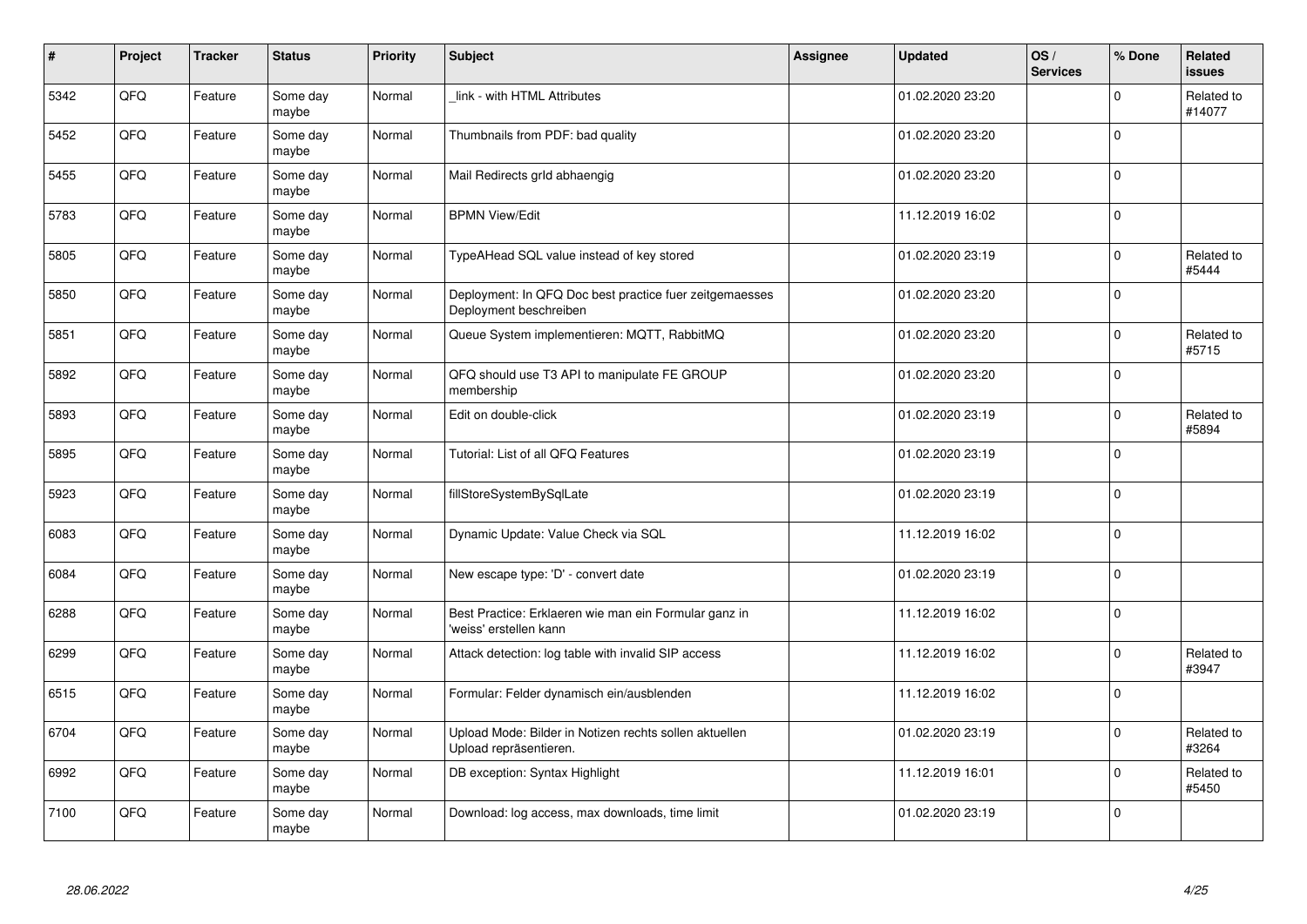| $\sharp$ | Project | <b>Tracker</b> | <b>Status</b>     | <b>Priority</b> | <b>Subject</b>                                                     | <b>Assignee</b> | <b>Updated</b>   | OS/<br><b>Services</b> | % Done      | Related<br><b>issues</b>                    |
|----------|---------|----------------|-------------------|-----------------|--------------------------------------------------------------------|-----------------|------------------|------------------------|-------------|---------------------------------------------|
| 7104     | QFQ     | Feature        | Some day<br>maybe | Normal          | Manual: hint about escaping if '\r' appears in mail body           |                 | 11.12.2019 16:01 |                        | $\Omega$    |                                             |
| 7105     | QFQ     | Feature        | Some day<br>maybe | Normal          | Beispiel wie man in einer zweiten Tabelle speichert.               |                 | 11.12.2019 16:01 |                        | $\mathbf 0$ |                                             |
| 7106     | QFQ     | Feature        | Some day<br>maybe | Normal          | Beispiel Nummerierung von Rows in Report                           |                 | 11.12.2019 16:01 |                        | $\Omega$    |                                             |
| 7108     | QFQ     | Feature        | Some day<br>maybe | Normal          | QFQ Wrap Elements                                                  |                 | 11.12.2019 16:01 |                        | $\Omega$    |                                             |
| 7229     | QFQ     | Feature        | Some day<br>maybe | Normal          | New FormElement.type: Button                                       |                 | 01.02.2021 12:32 |                        | $\mathbf 0$ |                                             |
| 7278     | QFQ     | Feature        | Some day<br>maybe | Normal          | Form: Wert vordefinieren der immer gesetzt wird                    |                 | 02.05.2021 09:27 |                        | $\Omega$    |                                             |
| 7921     | QFQ     | Feature        | Some day<br>maybe | Normal          | Rest API Export: URL kuerzer machen                                |                 | 01.02.2020 23:19 |                        | $\mathbf 0$ |                                             |
| 8056     | QFQ     | Feature        | Some day<br>maybe | Normal          | Termin Organisation (Reservation)                                  |                 | 01.02.2020 23:19 |                        | $\Omega$    | Related to<br>#8658                         |
| 9853     | QFQ     | Feature        | New               | Normal          | Check das SQL / QFQ / Mail Logfile geschrieben wird                |                 | 09.01.2020 11:15 |                        | $\mathbf 0$ |                                             |
| 10114    | QFQ     | Feature        | New               | High            | Symbol (Link): 'G:' (Glyphicon) replaced by 'i:' (icon)            |                 | 07.12.2021 17:19 |                        | $\Omega$    | Related to<br>#3797,<br>Related to<br>#4194 |
| 10345    | QFQ     | Feature        | New               | Normal          | Templates - Patterns QFQ Style                                     |                 | 03.05.2021 21:01 |                        | $\Omega$    | Related to<br>#10713                        |
| 10384    | QFQ     | Feature        | <b>New</b>        | Normal          | Parameter Exchange QFQ Instances                                   |                 | 07.05.2020 09:38 |                        | $\Omega$    |                                             |
| 10738    | QFQ     | Feature        | Some day<br>maybe | Normal          | CORS headers for external API requests                             |                 | 10.06.2020 14:00 |                        | $\Omega$    |                                             |
| 10763    | QFQ     | Feature        | <b>New</b>        | Normal          | form accessed and submitted despite logout?                        |                 | 16.06.2020 11:43 |                        | $\Omega$    |                                             |
| 10874    | QFQ     | Feature        | <b>New</b>        | Normal          | Erstellen eines Foreign Keys in der Tabelle "FormElement"          |                 | 13.07.2020 10:11 |                        | $\Omega$    |                                             |
| 11534    | QFQ     | Feature        | New               | Normal          | Report: Action on selected rows - Table batchprocessing<br>feature |                 | 18.11.2020 08:15 |                        | $\Omega$    |                                             |
| 11535    | QFQ     | Feature        | <b>New</b>        | Normal          | Ability to create SQL columns in frontend QFQ forms                |                 | 17.11.2020 12:11 |                        | 0           |                                             |
| 11716    | QFQ     | Feature        | New               | Normal          | Form an beliebiger Stelle im Report anzeigen                       |                 | 09.12.2020 09:47 |                        | 0           |                                             |
| 11850    | QFQ     | Feature        | New               | Urgent          | Wizard Form: basierend auf einer Tabelle eine Form<br>anlegen.     |                 | 03.05.2021 21:12 |                        | $\Omega$    | Blocked by<br>#8082                         |
| 12038    | QFQ     | Feature        | <b>New</b>        | Normal          | a) STORE_VAR: filenameOnlyStripUniq, b) SP:<br>QSTRIPUNIQ()        |                 | 17.02.2021 23:55 |                        | $\Omega$    |                                             |
| 12039    | QFQ     | Feature        | New               | Normal          | Missing htmlSpecialChar() in pre processing on form submit         |                 | 18.02.2021 00:09 |                        | $\Omega$    | Related to<br>#14320                        |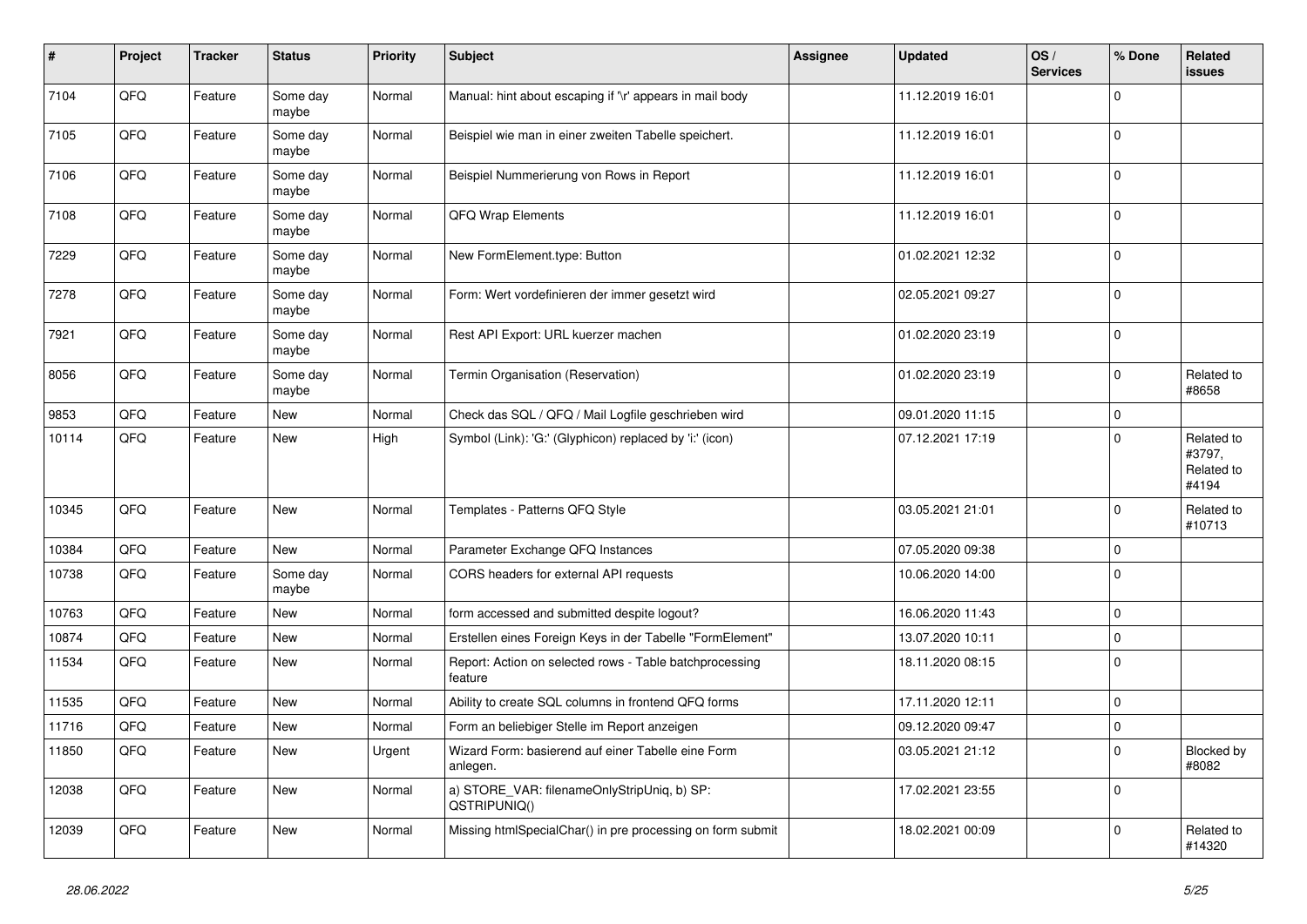| ∦     | Project | <b>Tracker</b> | <b>Status</b>     | <b>Priority</b> | <b>Subject</b>                                                                                                                                           | Assignee             | <b>Updated</b>   | OS/<br><b>Services</b> | % Done         | Related<br><b>issues</b> |
|-------|---------|----------------|-------------------|-----------------|----------------------------------------------------------------------------------------------------------------------------------------------------------|----------------------|------------------|------------------------|----------------|--------------------------|
| 12135 | QFQ     | Feature        | <b>New</b>        | Normal          | Subrecord: Notiz                                                                                                                                         |                      | 24.04.2021 16:58 |                        | $\Omega$       |                          |
| 12156 | QFQ     | Feature        | <b>New</b>        | Normal          | Form: Optional disable 'leave page'                                                                                                                      |                      | 03.05.2021 20:45 |                        | $\Omega$       |                          |
| 14185 | QFQ     | Feature        | <b>New</b>        | Normal          | External/Autocron.php - better suitable directory                                                                                                        | Support: System      | 28.05.2022 11:03 |                        | $\Omega$       |                          |
| 2063  | QFQ     | <b>Bug</b>     | Some day<br>maybe | Normal          | Pills auf 'inaktiv' setzen falls keine Element auf dem Pill<br>sichtbar sind.                                                                            | Benjamin Baer        | 11.12.2019 16:03 |                        | $\overline{0}$ | Related to<br>#3752      |
| 2665  | QFQ     | <b>Bug</b>     | Priorize          | Normal          | Dynamic Update funktioniert nicht, wenn beim<br>entsprechenden FormElement eine size angegeben ist.                                                      | Benjamin Baer        | 03.01.2022 08:12 |                        | 30             |                          |
| 4398  | QFQ     | <b>Bug</b>     | Some day<br>maybe | Normal          | Typeahead: mouse click in a prefilled input opens a single<br>item dropdown with the current value - click on it seems to<br>set the value, not the key. | Benjamin Baer        | 01.02.2020 23:20 |                        | $\Omega$       | Related to<br>#4457      |
| 4454  | QFQ     | Bug            | Some day<br>maybe | Normal          | Required Elements: multiple elements in a row - whole row<br>marked if only one input is empty.                                                          | Benjamin Baer        | 01.02.2020 23:20 |                        | $\Omega$       |                          |
| 4457  | QFQ     | Bug            | Priorize          | Normal          | typeahead: pressing return to select an item, saves the form<br>and closes the form.                                                                     | Benjamin Baer        | 03.01.2022 08:01 |                        | $\Omega$       | Related to<br>#4398      |
| 6140  | QFQ     | Bug            | Priorize          | Normal          | QFQ DnD Sort: Locked fields                                                                                                                              | Benjamin Baer        | 21.03.2022 09:56 |                        | $\mathbf 0$    |                          |
| 6566  | QFQ     | Bug            | Priorize          | Normal          | Link Function 'delete': provided parameter missing on page<br>reload                                                                                     | Benjamin Baer        | 03.01.2022 08:08 |                        | $\mathbf 0$    |                          |
| 9535  | QFQ     | Bug            | Feedback          | Normal          | Report:  AS ' vertical' - column to wide - vertical >> rot45,<br>rot <sub>90</sub>                                                                       | <b>Benjamin Baer</b> | 01.02.2020 15:56 |                        | $\Omega$       |                          |
| 9898  | QFQ     | Bug            | Feedback          | Normal          | Formular trotz Timeout gespeichert                                                                                                                       | Benjamin Baer        | 01.02.2020 15:56 |                        | $\mathbf 0$    |                          |
| 11057 | QFQ     | Bug            | <b>New</b>        | High            | Checkboxes ohne span.checkmark im Report werden<br>ausgeblendet                                                                                          | Benjamin Baer        | 03.05.2021 21:12 |                        | $\Omega$       | Related to<br>#11039     |
| 11237 | QFQ     | Bug            | <b>New</b>        | High            | Radiobutton / parameter.buttonClass= btn-default - kein dirty<br>Trigger                                                                                 | Benjamin Baer        | 03.05.2021 21:12 |                        | $\Omega$       | Related to<br>#10766     |
| 13528 | QFQ     | Bug            | <b>New</b>        | Normal          | gfg.io > releases: es wird kein neues Release angelegt                                                                                                   | Benjamin Baer        | 19.03.2022 17:46 |                        | $\Omega$       |                          |
| 13647 | QFQ     | <b>Bug</b>     | <b>New</b>        | Normal          | Autofocus funktioniert nicht auf Chrome                                                                                                                  | Benjamin Baer        | 19.03.2022 17:44 |                        | $\Omega$       |                          |
| 3415  | QFQ     | Feature        | Some day<br>maybe | Normal          | FE Login Box Templatefile                                                                                                                                | Benjamin Baer        | 11.12.2019 16:02 |                        | $\Omega$       |                          |
| 3692  | QFQ     | Feature        | Some day<br>maybe | Normal          | QFQ Webseite                                                                                                                                             | Benjamin Baer        | 11.12.2019 16:02 |                        | $\Omega$       | Related to<br>#5033      |
| 4420  | QFQ     | Feature        | Some day<br>maybe | Normal          | Client: Local Storage - store the changes of a form, local in<br>the browser.                                                                            | Benjamin Baer        | 11.12.2019 16:02 |                        | $\Omega$       |                          |
| 5024  | QFQ     | Feature        | Some day<br>maybe | Normal          | Fabric: Generate PDF with edits                                                                                                                          | Benjamin Baer        | 01.02.2020 23:20 |                        | $\Omega$       | Related to<br>#10704     |
| 5366  | QFQ     | Feature        | Priorize          | Normal          | Saving with keyboard shortcuts                                                                                                                           | Benjamin Baer        | 21.03.2022 09:47 |                        | $\mathbf 0$    |                          |
| 5389  | QFQ     | Feature        | Some day<br>maybe | Normal          | QFQ Design: Multline label / note                                                                                                                        | Benjamin Baer        | 01.02.2020 23:19 |                        | $\Omega$       |                          |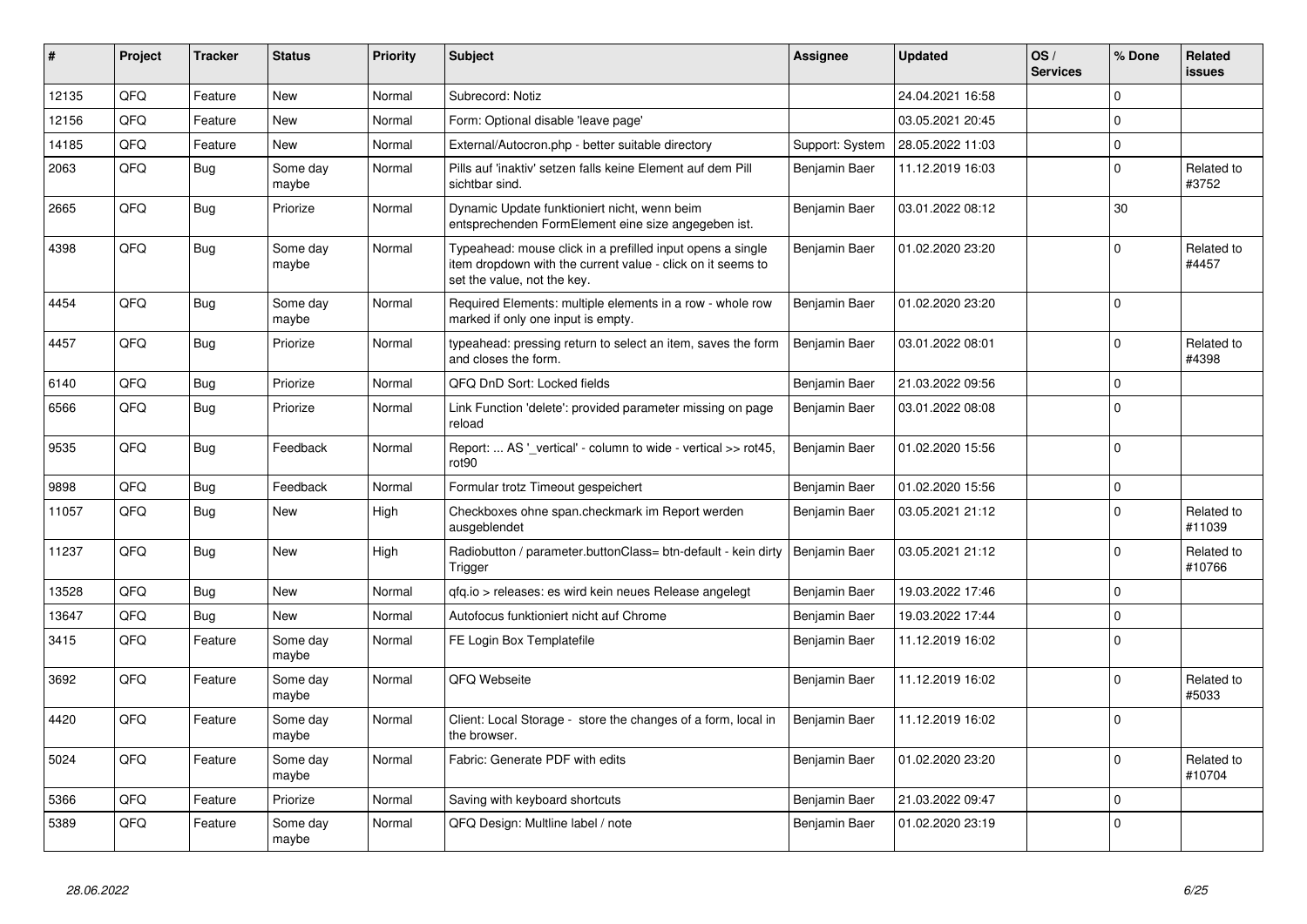| #     | Project | <b>Tracker</b> | <b>Status</b>     | <b>Priority</b> | <b>Subject</b>                                                        | <b>Assignee</b>     | <b>Updated</b>   | OS/<br><b>Services</b> | % Done      | Related<br>issues                                                      |
|-------|---------|----------------|-------------------|-----------------|-----------------------------------------------------------------------|---------------------|------------------|------------------------|-------------|------------------------------------------------------------------------|
| 5562  | QFQ     | Feature        | Priorize          | Normal          | Drag'n'Drop fuer Uploads                                              | Benjamin Baer       | 21.03.2022 09:52 |                        | $\Omega$    | Related to<br>#9706                                                    |
| 6224  | QFQ     | Feature        | Priorize          | Normal          | Dynamic update: fade in/out fields                                    | Benjamin Baer       | 21.03.2022 09:50 |                        | $\Omega$    |                                                                        |
| 6801  | QFQ     | Feature        | Priorize          | Normal          | Fabric: Maximize / Fulllscreen                                        | Benjamin Baer       | 21.03.2022 09:56 |                        | $\Omega$    |                                                                        |
| 6870  | QFQ     | Feature        | Priorize          | Normal          | Click on 'link' triggers an API call                                  | Benjamin Baer       | 03.01.2022 08:25 |                        | $\mathbf 0$ |                                                                        |
| 6970  | QFQ     | Feature        | Some day<br>maybe | Normal          | tablesorter: default fuer 'sortReset' aendern von 'Ctrl' zu 'Alt'     | Benjamin Baer       | 01.02.2020 23:21 |                        | $\Omega$    |                                                                        |
| 6972  | QFQ     | Feature        | Some day<br>maybe | Normal          | Fabric Clipboard / cross browser tab                                  | Benjamin Baer       | 01.02.2020 23:21 |                        | $\Omega$    |                                                                        |
| 7602  | QFQ     | Feature        | ToDo              | High            | Multi Select: with checkboxes                                         | Benjamin Baer       | 22.03.2022 09:07 |                        | $\mathbf 0$ |                                                                        |
| 7730  | QFQ     | Feature        | Priorize          | Normal          | SELECT Box: title in between                                          | Benjamin Baer       | 01.02.2020 23:22 |                        | $\mathbf 0$ |                                                                        |
| 7732  | QFQ     | Feature        | Some day<br>maybe | Normal          | Javascript: Lazy Loading der add on libs                              | Benjamin Baer       | 08.06.2022 10:38 |                        | $\Omega$    | Related to<br>#12611,<br>Related to<br>#12490,<br>Related to<br>#10013 |
| 7965  | QFQ     | Feature        | Priorize          | Normal          | Input type 'text' with visual format - currency                       | Benjamin Baer       | 03.01.2022 07:45 |                        | $\Omega$    |                                                                        |
| 8522  | QFQ     | Feature        | Some day<br>maybe | Normal          | build QFQ - npm warnings                                              | Benjamin Baer       | 01.02.2020 23:19 |                        | 50          |                                                                        |
| 9130  | QFG     | Feature        | Some day<br>maybe | Normal          | tablesorter: Automatic Row numbering / Zeilenummer                    | Benjamin Baer       | 01.02.2020 23:22 |                        | $\Omega$    |                                                                        |
| 9135  | QFQ     | Feature        | Priorize          | Normal          | Progress Bar generic / replace old hourglass download<br>popup        | Benjamin Baer       | 03.01.2022 07:43 |                        | $\Omega$    |                                                                        |
| 9548  | QFQ     | Feature        | Feedback          | High            | FormElement: Pattern mismatch - optional report only on<br>focus lost | Benjamin Baer       | 03.05.2021 21:14 |                        | $\Omega$    |                                                                        |
| 10003 | QFQ     | Feature        | Priorize          | Normal          | fieldset: stronger visualize group                                    | Benjamin Baer       | 12.02.2020 08:13 |                        | $\Omega$    |                                                                        |
| 12476 | QFQ     | Feature        | <b>New</b>        | Normal          | clearMe: a) should trigger 'dirty', b) sticky on textarea resize      | Benjamin Baer       | 04.01.2022 08:40 |                        | $\mathbf 0$ | Related to<br>#9528                                                    |
| 12490 | QFQ     | Feature        | <b>New</b>        | Normal          | Loading Plugins in QFQ - see what tinymce does. (lazy<br>loading)     | Benjamin Baer       | 08.06.2022 10:37 |                        | $\Omega$    | Related to<br>#12611,<br>Related to<br>#10013,<br>Related to<br>#7732  |
| 12556 | QFQ     | Feature        | <b>New</b>        | Normal          | Pills Title: colored = static or dynamic on allrequiredgiven          | Benjamin Baer       | 19.03.2022 17:49 |                        | $\mathbf 0$ |                                                                        |
| 2643  | QFQ     | Bug            | Some day<br>maybe | Normal          | Zend / PHP Webinars anschauen                                         | <b>Carsten Rose</b> | 01.02.2020 15:56 |                        | $\Omega$    |                                                                        |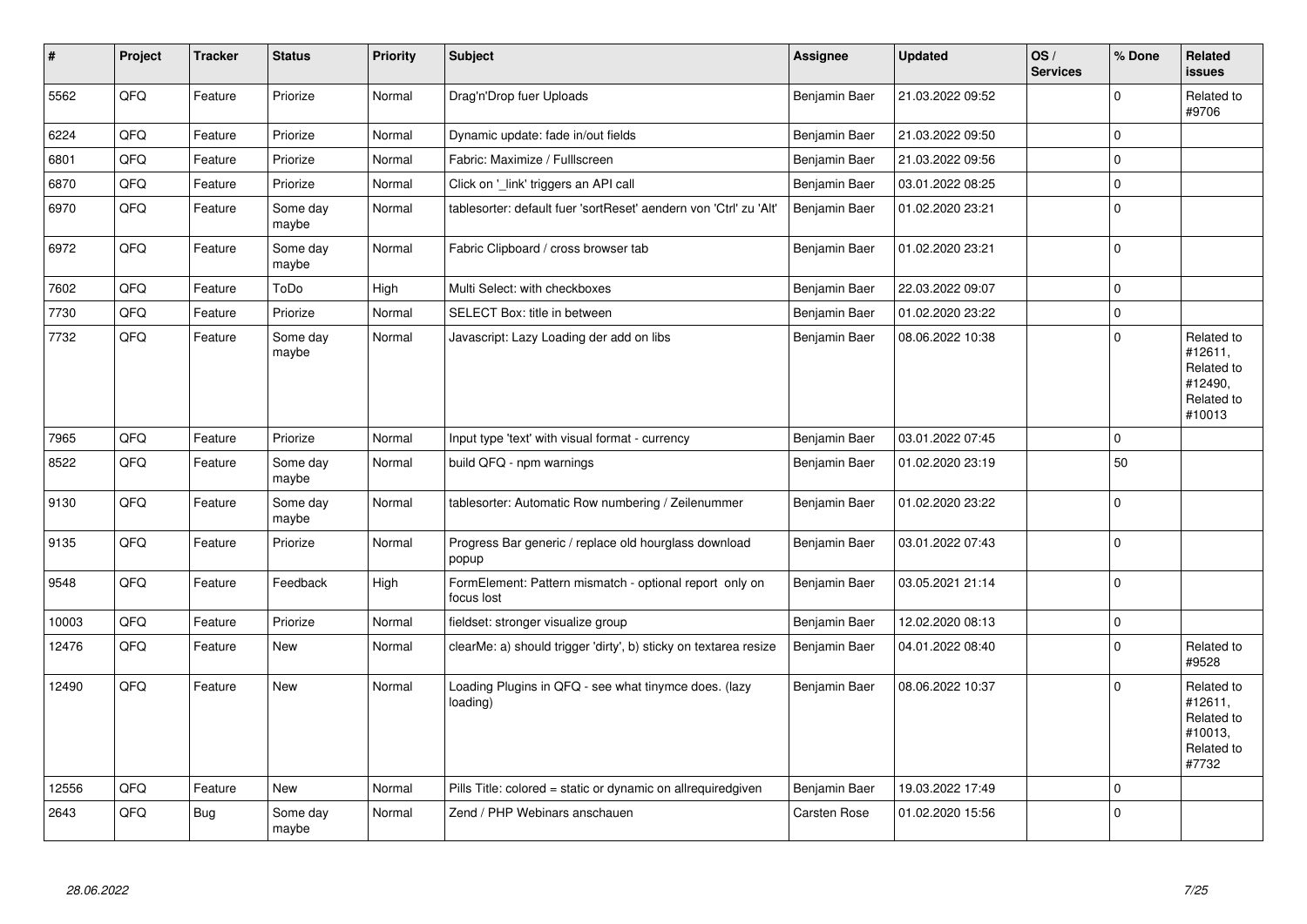| #    | Project | <b>Tracker</b> | <b>Status</b>     | <b>Priority</b> | <b>Subject</b>                                                                                                                | <b>Assignee</b>     | <b>Updated</b>   | OS/<br><b>Services</b> | % Done      | Related<br><b>issues</b> |
|------|---------|----------------|-------------------|-----------------|-------------------------------------------------------------------------------------------------------------------------------|---------------------|------------------|------------------------|-------------|--------------------------|
| 3061 | QFQ     | <b>Bug</b>     | Some day<br>maybe | High            | winstitute: mysql connection durcheinander - nmhp17<br>(ag7)/QFQ arbeitet mit DB/Tabellen von biostat.                        | <b>Carsten Rose</b> | 03.05.2021 21:14 |                        | $\Omega$    |                          |
| 3109 | QFQ     | Bug            | Some day<br>maybe | High            | RealUrl: Links werden nicht korrekt gerendert                                                                                 | <b>Carsten Rose</b> | 03.05.2021 21:14 |                        | $\Omega$    |                          |
| 3130 | QFQ     | Bug            | Some day<br>maybe | Normal          | Debug Info's nicht korrekt nach 'New > Save'.                                                                                 | <b>Carsten Rose</b> | 11.12.2019 16:03 |                        | $\Omega$    | Related to<br>#3253      |
| 3349 | QFQ     | Bug            | Some day<br>maybe | Normal          | config.qfq.ini: a) vertraegt keine '=' im Value (z.B. Passwort),<br>b) Values sollten in ticks einschliessbar sein (spaces, ) | <b>Carsten Rose</b> | 11.12.2019 16:02 |                        | $\mathbf 0$ |                          |
| 3547 | QFQ     | Bug            | New               | Normal          | FE of type 'note' causes writing of empty fields.                                                                             | <b>Carsten Rose</b> | 01.02.2020 23:21 |                        | $\Omega$    |                          |
| 3570 | QFQ     | Bug            | Some day<br>maybe | High            | Formular mit prmitnew permitEdit=Always wird nicht<br>aufgerufen (ist leer)                                                   | <b>Carsten Rose</b> | 03.05.2021 21:14 |                        | $\Omega$    |                          |
| 3588 | QFQ     | Bug            | Some day<br>maybe | Normal          | templateGroup: versteckte Elemente werden weiterhin<br>gespeichert.                                                           | <b>Carsten Rose</b> | 11.12.2019 16:02 |                        | $\Omega$    |                          |
| 3682 | QFQ     | Bug            | Some day<br>maybe | Normal          | Dynamic update: Radio buttons                                                                                                 | <b>Carsten Rose</b> | 11.12.2019 16:02 |                        | $\Omega$    |                          |
| 3750 | QFQ     | <b>Bug</b>     | Some day<br>maybe | Normal          | FE in a row: if one violates check, all are red                                                                               | <b>Carsten Rose</b> | 11.12.2019 16:03 |                        | $\mathbf 0$ |                          |
| 3782 | QFQ     | <b>Bug</b>     | Priorize          | Normal          | Bei fehlerhafter Eingabe (z.B. Datum) sollte das erwartete<br>Format angezeigt werden                                         | <b>Carsten Rose</b> | 01.02.2020 10:13 |                        | $\Omega$    |                          |
| 3811 | QFQ     | Bug            | Some day<br>maybe | Normal          | Dynamic Update: extraButtonInfo - Text aktualisieren                                                                          | <b>Carsten Rose</b> | 11.12.2019 16:03 |                        | $\Omega$    | Related to<br>#11517     |
| 3882 | QFQ     | <b>Bug</b>     | Some day<br>maybe | Normal          | templateGroup: disable 'add' if limit is reached - funktioniert<br>nicht wenn bereits records existierten                     | <b>Carsten Rose</b> | 11.12.2019 16:03 |                        | $\Omega$    |                          |
| 3895 | QFQ     | <b>Bug</b>     | Some day<br>maybe | Normal          | typeahead pedantic: on lehrkredit Idap webpass - if only one<br>person is in dropdown, such person can't be selected          | <b>Carsten Rose</b> | 11.12.2019 16:03 |                        | $\Omega$    |                          |
| 4008 | QFQ     | <b>Bug</b>     | Some day<br>maybe | Normal          | FormElemen.type=sendmail: wrong 'TO' if 'real<br>name <rea@mail.to>' is used</rea@mail.to>                                    | <b>Carsten Rose</b> | 11.12.2019 16:03 |                        | $\Omega$    |                          |
| 4092 | QFQ     | <b>Bug</b>     | Some day<br>maybe | Normal          | 1) Logging verbessern wann welches FE warum ausgefuehrt<br>wird, 2) Documentation: Best Practice Template Group               | <b>Carsten Rose</b> | 01.02.2020 23:19 |                        | $\Omega$    | Related to<br>#3504      |
| 4279 | QFQ     | Bug            | Some day<br>maybe | High            | config.linkVars lost                                                                                                          | <b>Carsten Rose</b> | 03.05.2021 21:14 |                        | $\Omega$    |                          |
| 4293 | QFQ     | Bug            | Some day<br>maybe | Normal          | Download broken if token 'd:' is missing - but no error<br>message                                                            | Carsten Rose        | 11.12.2019 16:03 |                        | $\Omega$    | Related to<br>#7514      |
| 4328 | QFQ     | <b>Bug</b>     | Some day<br>maybe | Normal          | Error Message: Show FE name/number on problems in FE                                                                          | <b>Carsten Rose</b> | 01.02.2020 23:20 |                        | $\Omega$    |                          |
| 4528 | QFQ     | <b>Bug</b>     | Some day<br>maybe | Normal          | extraButtonLock mit SQLAhead Bug                                                                                              | <b>Carsten Rose</b> | 01.02.2020 23:19 |                        | $\mathbf 0$ |                          |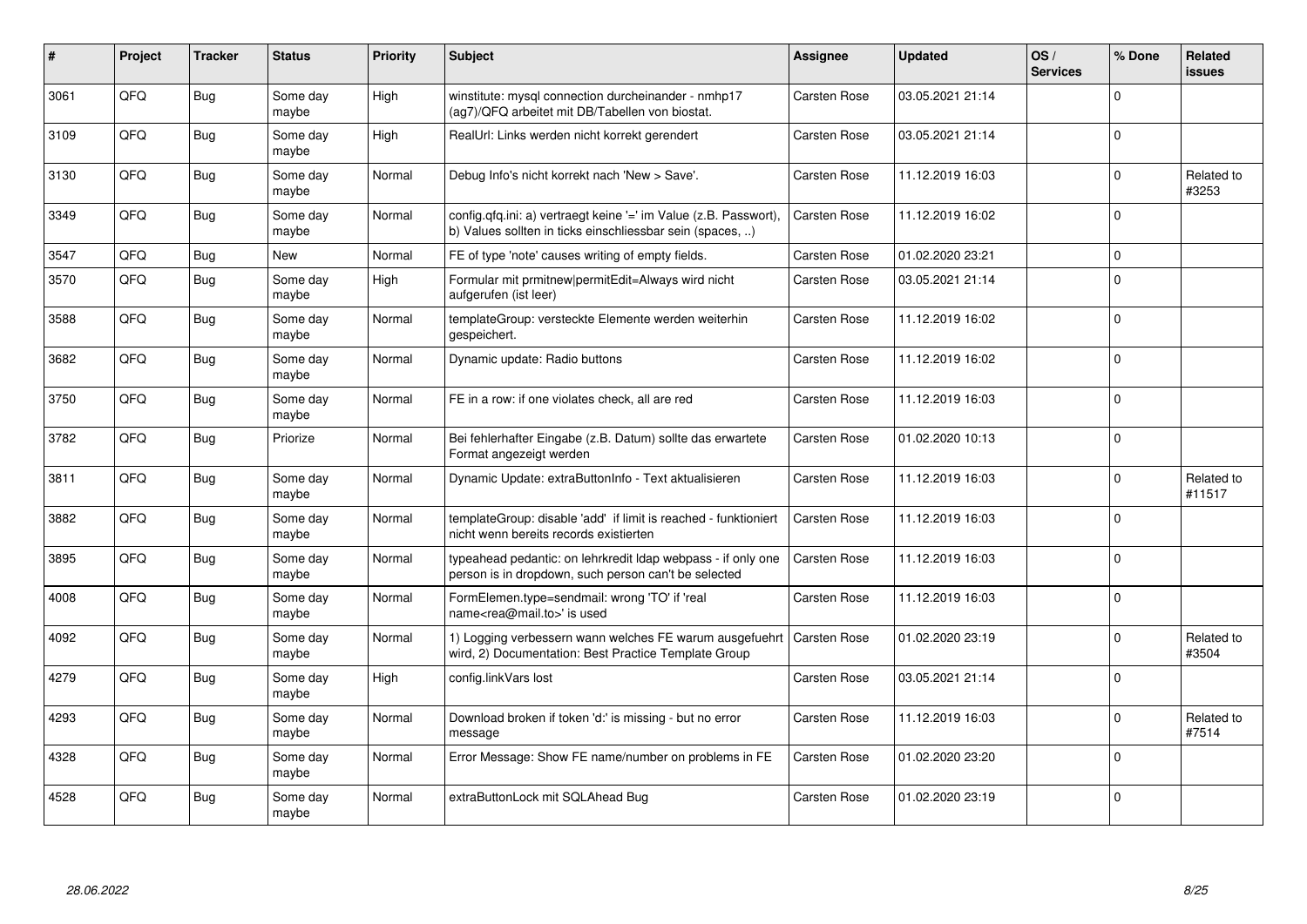| #    | Project | <b>Tracker</b> | <b>Status</b>     | <b>Priority</b> | <b>Subject</b>                                                                                                       | <b>Assignee</b>     | <b>Updated</b>   | OS/<br><b>Services</b> | % Done      | Related<br><b>issues</b>                       |
|------|---------|----------------|-------------------|-----------------|----------------------------------------------------------------------------------------------------------------------|---------------------|------------------|------------------------|-------------|------------------------------------------------|
| 4549 | QFQ     | <b>Bug</b>     | Some day<br>maybe | Normal          | TemplateGroups: FE.type SELECT loose selected value<br>after save                                                    | Carsten Rose        | 01.02.2020 23:20 |                        | $\Omega$    | Related to<br>#4548.<br>Related to<br>#4771    |
| 4583 | QFQ     | <b>Bug</b>     | Some day<br>maybe | Normal          | Dynamic Update bei TypeAhead Feldern                                                                                 | <b>Carsten Rose</b> | 01.02.2020 23:19 |                        | $\Omega$    |                                                |
| 4651 | QFQ     | <b>Bug</b>     | Some day<br>maybe | Normal          | 'Loading document" Modal wird angezeigt bei uzhcd type=2<br>Ansicht                                                  | <b>Carsten Rose</b> | 01.02.2020 23:20 |                        | $\mathbf 0$ |                                                |
| 4659 | QFQ     | <b>Bug</b>     | Some day<br>maybe | Normal          | infoButtonExtra                                                                                                      | <b>Carsten Rose</b> | 01.02.2020 23:20 |                        | 0           |                                                |
| 4756 | QFQ     | <b>Bug</b>     | New               | Normal          | Form dirty even nothing changes                                                                                      | <b>Carsten Rose</b> | 11.12.2019 16:16 |                        | $\mathbf 0$ |                                                |
| 4771 | QFQ     | <b>Bug</b>     | Some day<br>maybe | Normal          | qfq: select-down-values empty after save (edit-form for<br>program administrators)                                   | <b>Carsten Rose</b> | 01.02.2020 23:20 |                        | $\Omega$    | Related to<br>#4549, Has<br>duplicate<br>#4282 |
| 5021 | QFQ     | <b>Bug</b>     | Some day<br>maybe | Normal          | FE.typ=extra - during save displays error 'datum2' already<br>filled in STORE_SIP - the value is stored nevertheless | <b>Carsten Rose</b> | 01.02.2020 23:19 |                        | $\mathbf 0$ | Related to<br>#3875                            |
| 5221 | QFQ     | <b>Bug</b>     | New               | High            | Download Dialog: Bleibt stehen in FF wenn Datei<br>automatisch gespeichert wird.                                     | Carsten Rose        | 03.05.2021 21:14 |                        | $\Omega$    |                                                |
| 5305 | QFQ     | <b>Bug</b>     | <b>New</b>        | Normal          | Upload FormElement: nicht disabled by readonly Form                                                                  | <b>Carsten Rose</b> | 16.06.2021 13:43 |                        | $\Omega$    | Related to<br>#9347,<br>Related to<br>#9834    |
| 5459 | QFQ     | Bug            | New               | High            | Multi DB: spread system tables between 'QFQ' and<br>'Data'-DB                                                        | <b>Carsten Rose</b> | 03.05.2021 21:14 |                        | $\Omega$    | Related to<br>#4720                            |
| 5557 | QFQ     | <b>Bug</b>     | Some day<br>maybe | Normal          | Form load: STORE_RECORD filled, but should be empty                                                                  | <b>Carsten Rose</b> | 01.02.2020 23:19 |                        | $\Omega$    |                                                |
| 5559 | QFQ     | <b>Bug</b>     | <b>New</b>        | Normal          | FE.type = Upload: 'accept' might contain variables                                                                   | <b>Carsten Rose</b> | 11.05.2020 21:23 |                        | $\Omega$    |                                                |
| 5576 | QFQ     | <b>Bug</b>     | New               | Normal          | Using MySQL 'DROP' requires privilege - wich is not really<br>necessary.                                             | <b>Carsten Rose</b> | 01.02.2020 23:21 |                        | 0           |                                                |
| 5706 | QFQ     | <b>Bug</b>     | Some day<br>maybe | Normal          | upload: fileDestination needs to be sanatized                                                                        | Carsten Rose        | 01.02.2020 23:19 |                        | 0           |                                                |
| 5768 | QFQ     | <b>Bug</b>     | Some day<br>maybe | Normal          | {{pageLanguage:T}}' missing if QFQ is called via api                                                                 | <b>Carsten Rose</b> | 01.02.2020 23:19 |                        | $\Omega$    |                                                |
| 5991 | QFQ     | <b>Bug</b>     | Some day<br>maybe | Normal          | URLs with ' ' or long parameter are problematic                                                                      | Carsten Rose        | 01.02.2020 23:19 |                        | 0           |                                                |
| 6116 | QFQ     | <b>Bug</b>     | Priorize          | High            | value of checkbox not saved                                                                                          | Carsten Rose        | 07.12.2021 17:19 |                        | $\mathbf 0$ |                                                |
| 6462 | QFQ     | Bug            | New               | Normal          | File Upload: Nutzlose Fehlermeldung wenn Datei zu gross                                                              | <b>Carsten Rose</b> | 01.02.2020 23:21 |                        | 0           | Related to<br>#6139                            |
| 6483 | QFQ     | Bug            | New               | Normal          | R Store funktioniert nicht bei 'Report Notation' im FE                                                               | Carsten Rose        | 01.02.2020 23:21 |                        | 0           |                                                |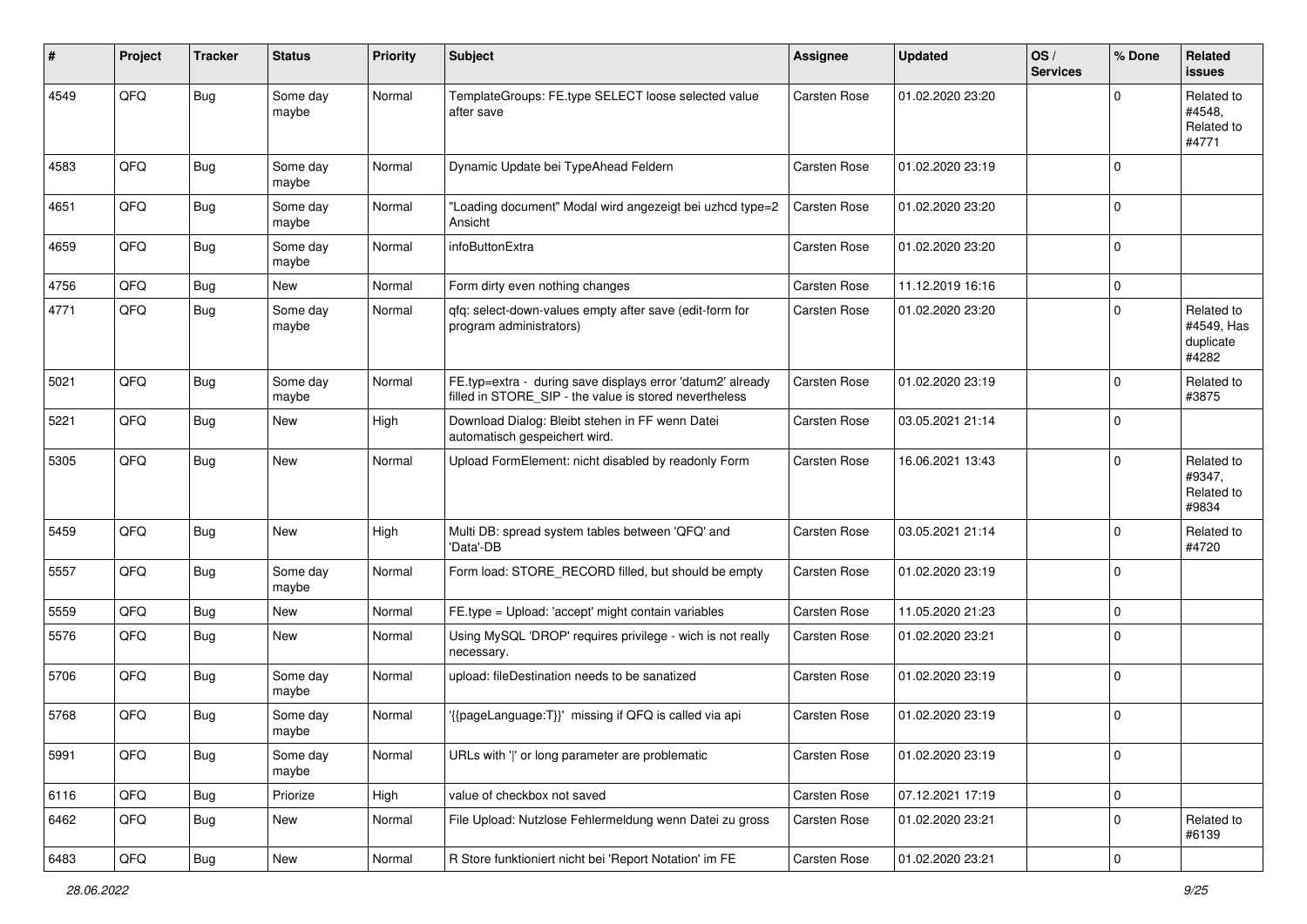| #    | Project | <b>Tracker</b> | <b>Status</b>     | <b>Priority</b> | <b>Subject</b>                                                                                                   | Assignee            | <b>Updated</b>   | OS/<br><b>Services</b> | % Done         | <b>Related</b><br><b>issues</b> |
|------|---------|----------------|-------------------|-----------------|------------------------------------------------------------------------------------------------------------------|---------------------|------------------|------------------------|----------------|---------------------------------|
| 6574 | QFQ     | Bug            | Priorize          | Normal          | gfg.log: Fehlermeldung wurde angezeigt, aber nicht geloggt                                                       | <b>Carsten Rose</b> | 01.02.2020 10:13 |                        | 0              |                                 |
| 6677 | QFQ     | Bug            | New               | Normal          | Error message FE Action Element: no/wrong FE reference<br>who cause the problem.                                 | Carsten Rose        | 01.02.2020 23:21 |                        | $\mathbf 0$    |                                 |
| 6912 | QFQ     | Bug            | <b>New</b>        | Normal          | error Message Var 'deadline' already set in SIP - in Form<br>with FE.value={{deadline:R:::{{deadlinePeriod:Y}}}} | Carsten Rose        | 01.02.2020 23:21 |                        | 0              |                                 |
| 7002 | QFQ     | Bug            | <b>New</b>        | Normal          | Dynamic Update: row does not disappear / appear                                                                  | <b>Carsten Rose</b> | 01.02.2020 23:22 |                        | $\mathbf 0$    |                                 |
| 7014 | QFQ     | Bug            | <b>New</b>        | Normal          | Sending invalid emails succeeds when<br>debug.redirectAllMailTo is set                                           | Carsten Rose        | 01.02.2020 23:21 |                        | $\Omega$       |                                 |
| 7219 | QFQ     | Bug            | <b>New</b>        | Normal          | typeSheadSql / typeAheadSqlPrefetch: change to curly<br>braces                                                   | Carsten Rose        | 01.02.2020 23:21 |                        | $\mathbf 0$    |                                 |
| 7261 | QFQ     | <b>Bug</b>     | <b>New</b>        | Normal          | Report pathFilename for user without path, only the filename                                                     | <b>Carsten Rose</b> | 01.02.2020 23:21 |                        | 0              |                                 |
| 7456 | QFQ     | Bug            | Some day<br>maybe | Low             | Todos in Code: solve or make ticket                                                                              | Carsten Rose        | 16.09.2021 15:10 |                        | $\mathbf 0$    |                                 |
| 7512 | QFQ     | Bug            | <b>New</b>        | Normal          | FE: inputType=number >> 'pattern' is not respected                                                               | Carsten Rose        | 01.02.2020 23:22 |                        | $\mathbf{0}$   |                                 |
| 7513 | QFQ     | Bug            | <b>New</b>        | Normal          | Radios not correct aligned                                                                                       | <b>Carsten Rose</b> | 01.02.2020 23:22 |                        | $\mathbf 0$    |                                 |
| 7524 | QFQ     | <b>Bug</b>     | <b>New</b>        | Normal          | QFQ throws a 'General Error' if 'fileadmin/protected/log/' is<br>not writeable                                   | Carsten Rose        | 01.02.2020 23:22 |                        | $\Omega$       |                                 |
| 7547 | QFQ     | Bug            | <b>New</b>        | Normal          | Error Message in afterSave: wrong parameter column<br>reported                                                   | <b>Carsten Rose</b> | 01.02.2020 23:22 |                        | 0              |                                 |
| 7574 | QFQ     | <b>Bug</b>     | <b>New</b>        | Normal          | Substitute error: form element not reported / dont parse<br>Form.note                                            | Carsten Rose        | 01.02.2020 23:21 |                        | 0              |                                 |
| 7616 | QFQ     | Bug            | Priorize          | Normal          | Selectlist with Enum & Dynamic Update                                                                            | <b>Carsten Rose</b> | 01.02.2020 10:13 |                        | $\mathbf 0$    |                                 |
| 7650 | QFQ     | Bug            | <b>New</b>        | High            | Optional do not show 'required' sign on FormElement                                                              | <b>Carsten Rose</b> | 03.05.2021 21:14 |                        | $\mathbf 0$    |                                 |
| 7656 | QFQ     | Bug            | Priorize          | Normal          | FE with required, 'pattern' and 'extraButtonLock': always<br>complain about missing value                        | Carsten Rose        | 01.02.2020 10:13 |                        | 0              |                                 |
| 7685 | QFQ     | <b>Bug</b>     | <b>New</b>        | Normal          | Open FormElement from QFQ error message and save<br>modified record: error about missing {{formId:F}}            | Carsten Rose        | 01.02.2020 23:22 |                        | $\mathbf 0$    |                                 |
| 7795 | QFQ     | <b>Bug</b>     | New               | Normal          | Readonly Form: Typeahead-Felder                                                                                  | Carsten Rose        | 01.02.2020 23:22 |                        | $\overline{0}$ |                                 |
| 7890 | QFQ     | <b>Bug</b>     | <b>New</b>        | Normal          | FormElement 'required': extraButtonInfo not aligned                                                              | Carsten Rose        | 11.06.2021 21:17 |                        | $\Omega$       | Related to<br>#11517            |
| 7899 | QFQ     | <b>Bug</b>     | <b>New</b>        | High            | Fe.type=password / retype / required: always complain about<br>missing value                                     | <b>Carsten Rose</b> | 03.05.2021 21:14 |                        | 0              |                                 |
| 8037 | QFQ     | <b>Bug</b>     | Priorize          | Normal          | FE.type=upload (advanced mode): {{slaveld:V}} missing<br>during dynamic update                                   | Carsten Rose        | 01.02.2020 10:13 |                        | $\Omega$       |                                 |
| 8049 | QFQ     | Bug            | <b>New</b>        | Normal          | FE.type=note, column 'value': text moves some pixel to top<br>after save                                         | Carsten Rose        | 01.02.2020 23:22 |                        | 0              |                                 |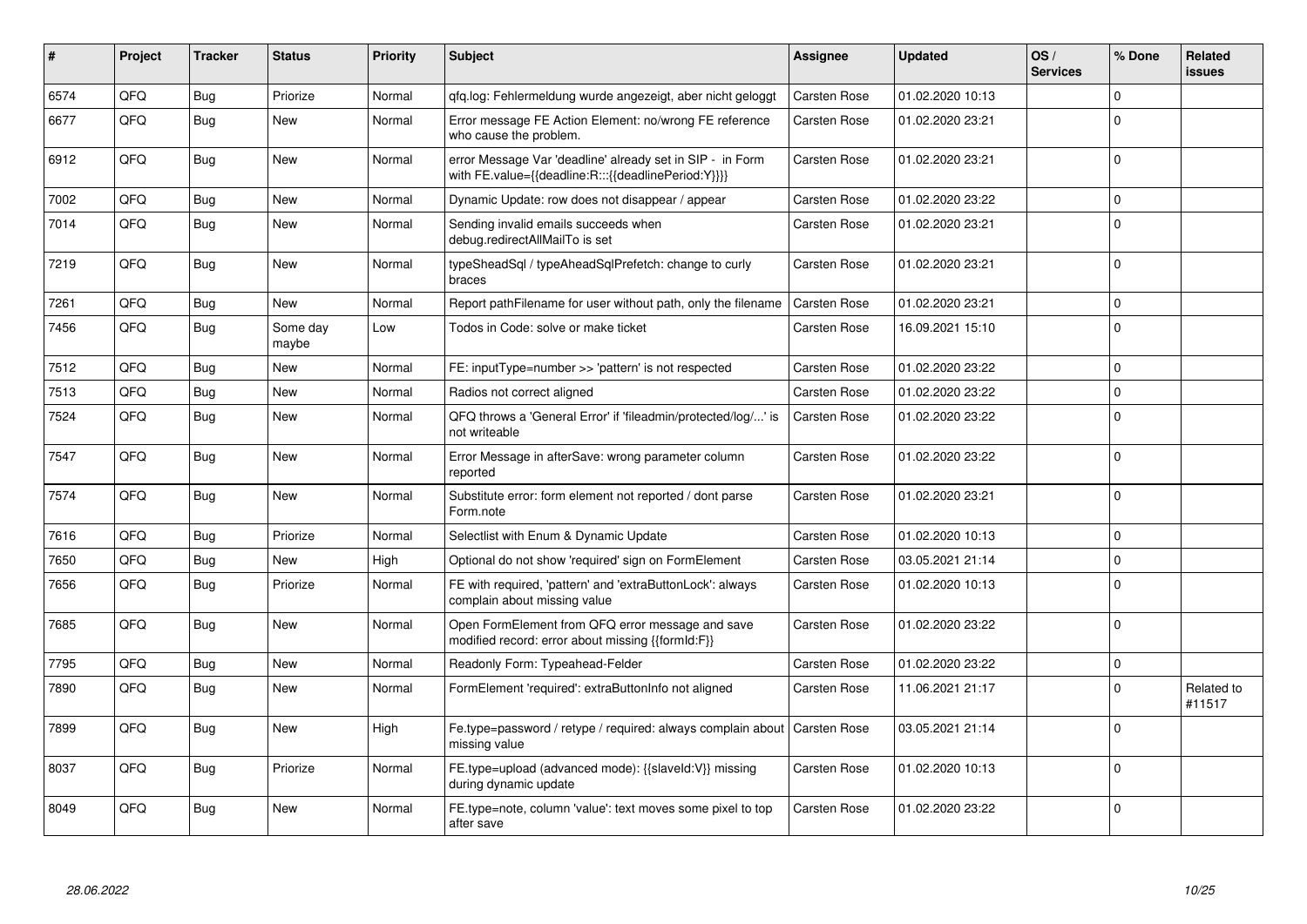| #    | Project | <b>Tracker</b> | <b>Status</b>     | <b>Priority</b> | Subject                                                                       | <b>Assignee</b>     | <b>Updated</b>   | OS/<br><b>Services</b> | % Done      | Related<br>issues                            |
|------|---------|----------------|-------------------|-----------------|-------------------------------------------------------------------------------|---------------------|------------------|------------------------|-------------|----------------------------------------------|
| 8083 | QFQ     | <b>Bug</b>     | New               | High            | FormEditor: primary table list does not respect<br>'indexDb={{indexData:Y}}'  | Carsten Rose        | 03.05.2021 21:14 |                        | 0           | Has<br>duplicate<br>#6678                    |
| 8106 | QFQ     | <b>Bug</b>     | Some day<br>maybe | Normal          | Dynamic Update: Feld kann nicht auf empty zurückgesetzt<br>werden             | <b>Carsten Rose</b> | 11.12.2019 16:01 |                        | $\Omega$    |                                              |
| 8431 | QFQ     | <b>Bug</b>     | New               | High            | autocron.php with wrong path                                                  | Carsten Rose        | 03.05.2021 21:14 |                        | $\Omega$    |                                              |
| 8668 | QFQ     | Bug            | <b>New</b>        | High            | Pill disabled: dyamic mode 'hidden' not respected - FE is still<br>required   | <b>Carsten Rose</b> | 03.05.2021 21:14 |                        | $\mathbf 0$ |                                              |
| 9013 | QFQ     | <b>Bug</b>     | New               | Normal          | Error in Twig template not handled                                            | Carsten Rose        | 20.10.2021 13:43 |                        | $\Omega$    |                                              |
| 9077 | QFQ     | <b>Bug</b>     | <b>New</b>        | Normal          | typeAheadSql: report broken SQL                                               | Carsten Rose        | 01.02.2020 23:22 |                        | $\Omega$    |                                              |
| 9121 | QFQ     | <b>Bug</b>     | Priorize          | High            | sip links have r and __dbIndexData set                                        | Carsten Rose        | 12.06.2021 10:41 |                        | $\Omega$    |                                              |
| 9127 | QFQ     | Bug            | New               | Normal          | Error Message: change 'roll over' color - text not readable                   | Carsten Rose        | 01.02.2020 23:22 |                        | 0           |                                              |
| 9173 | QFQ     | <b>Bug</b>     | Priorize          | Urgent          | Stale Record Lock: Firefox                                                    | <b>Carsten Rose</b> | 03.05.2021 21:14 |                        | 0           | Related to<br>#9789                          |
| 9177 | QFQ     | <b>Bug</b>     | New               | Normal          | Bug? QFQ tries to save an action FE, which has real<br>existing column name   | Carsten Rose        | 01.02.2020 23:22 |                        | $\Omega$    |                                              |
| 9275 | QFQ     | <b>Bug</b>     | <b>New</b>        | Normal          | autcron: t3 page, which takes to long to respond, is not<br>reported properly | <b>Carsten Rose</b> | 01.02.2020 23:22 |                        | 100         |                                              |
| 9281 | QFQ     | Bug            | Some day<br>maybe | Normal          | Allow STRICT_TRANS_TABLES                                                     | <b>Carsten Rose</b> | 02.01.2021 18:43 |                        | $\Omega$    |                                              |
| 9317 | QFQ     | <b>Bug</b>     | New               | Normal          | FE.type=note: with dynamic show/hidden an empty label<br>causes trouble       | <b>Carsten Rose</b> | 01.02.2020 23:22 |                        | $\Omega$    |                                              |
| 9347 | QFQ     | <b>Bug</b>     | New               | High            | FE.type=upload with dynamic show/hidden: required not<br>detected             | <b>Carsten Rose</b> | 12.06.2021 10:40 |                        | $\Omega$    | Related to<br>#5305.<br>Related to<br>#12398 |
| 9531 | QFQ     | <b>Bug</b>     | New               | High            | FE File: Dynamic Update / modeSql / required detected even<br>it not set      | <b>Carsten Rose</b> | 11.06.2021 20:32 |                        | 0           | Related to<br>#12398                         |
| 9533 | QFQ     | Bug            | New               | Normal          | FE.type=upload: Check in 'beforeSave' if upload is given                      | Carsten Rose        | 01.02.2020 23:22 |                        | $\Omega$    | Related to<br>#11523                         |
| 9534 | QFQ     | Bug            | Priorize          | Urgent          | FE.type=upload: 'Unknown Mode: ID"                                            | Carsten Rose        | 03.05.2021 21:14 |                        | $\Omega$    | Related to<br>#9532                          |
| 9669 | QFQ     | <b>Bug</b>     | Some day<br>maybe | Normal          | Checkbox / Template Group: radio/checkbox visible broken<br>after 'add'       | Carsten Rose        | 16.06.2021 13:47 |                        | $\mathbf 0$ | Related to<br>#8091                          |
| 9691 | QFQ     | Bug            | In Progress       | Normal          | Checkbox: dynamic update > readonly                                           | Carsten Rose        | 01.02.2020 23:22 |                        | 50          | Related to<br>#9834                          |
| 9773 | QFQ     | <b>Bug</b>     | New               | Normal          | form.parameter.formModeGlobal=requiredOff                                     | Carsten Rose        | 01.02.2020 15:56 |                        | 0           |                                              |
| 9783 | QFQ     | Bug            | New               | Normal          | Email with special characters                                                 | Carsten Rose        | 01.02.2020 23:22 |                        | 0           |                                              |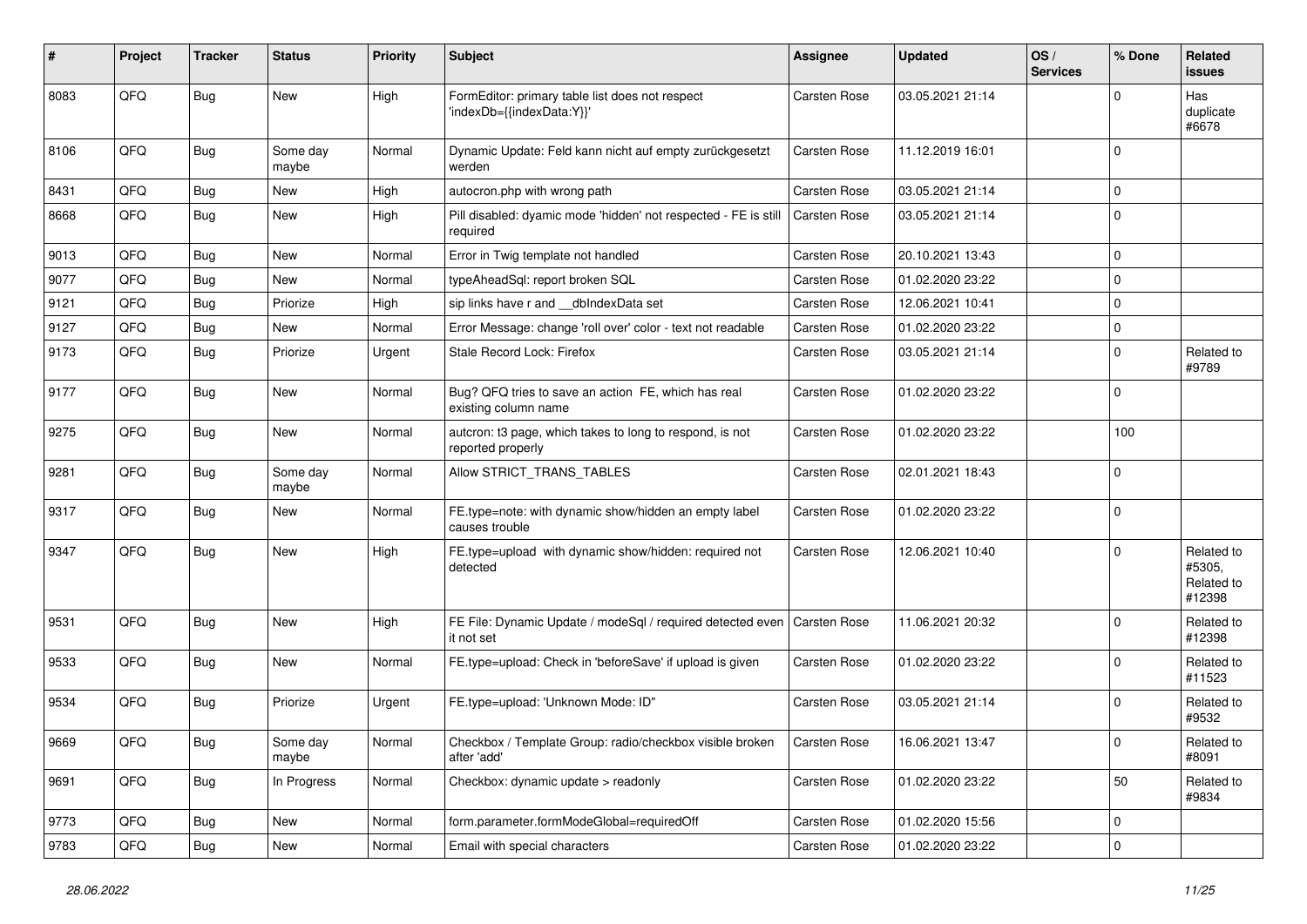| $\sharp$ | Project | <b>Tracker</b> | <b>Status</b> | <b>Priority</b> | Subject                                                                                                  | <b>Assignee</b> | <b>Updated</b>   | OS/<br><b>Services</b> | % Done      | Related<br><b>issues</b>                                                |
|----------|---------|----------------|---------------|-----------------|----------------------------------------------------------------------------------------------------------|-----------------|------------------|------------------------|-------------|-------------------------------------------------------------------------|
| 9789     | QFQ     | <b>Bug</b>     | In Progress   | High            | Record Lock: release to early on 'leave page'                                                            | Carsten Rose    | 10.01.2022 09:25 |                        | 100         | Related to<br>#10081,<br>Related to<br>#9173,<br>Related to<br>#8702    |
| 9834     | QFQ     | <b>Bug</b>     | Priorize      | Normal          | Input elements with tag 'disabled' are missing on<br>form-submit: server option 'processReadOnly' broken | Carsten Rose    | 07.12.2021 16:43 |                        | $\Omega$    | Related to<br>#9691,<br>Related to<br>#5305, Has<br>duplicate<br>#12331 |
| 9862     | QFQ     | <b>Bug</b>     | Priorize      | Normal          | Failed writing to sql mail qfq.log should throw an exception                                             | Carsten Rose    | 01.02.2020 10:13 |                        | $\mathbf 0$ |                                                                         |
| 9947     | QFQ     | <b>Bug</b>     | Priorize      | Normal          | Unwanted error message if missing 'typeAheadSqlPrefetch'                                                 | Carsten Rose    | 01.02.2020 10:13 |                        | $\mathbf 0$ |                                                                         |
| 9958     | QFQ     | <b>Bug</b>     | Priorize      | Normal          | Broken subrecord query: no error message                                                                 | Carsten Rose    | 05.02.2021 15:15 |                        | $\mathbf 0$ |                                                                         |
| 9975     | QFQ     | <b>Bug</b>     | Priorize      | Normal          | Dropdown Menu: 'r:3' broken                                                                              | Carsten Rose    | 01.02.2020 10:13 |                        | $\mathbf 0$ |                                                                         |
| 10081    | QFQ     | Bug            | New           | High            | Stale record lock after 'forbidden' character                                                            | Carsten Rose    | 03.05.2021 21:12 |                        | $\mathbf 0$ | Related to<br>#10082,<br>Related to<br>#9789                            |
| 10082    | QFQ     | <b>Bug</b>     | New           | Normal          | FE.type=SELECT - 'sanatize' Class                                                                        | Carsten Rose    | 07.05.2020 09:36 |                        | $\mathbf 0$ | Related to<br>#10081                                                    |
| 10322    | QFQ     | <b>Bug</b>     | <b>New</b>    | Normal          | FormElement / Radio: missing column 'enum' >> FE not<br>reported                                         | Carsten Rose    | 07.05.2020 09:37 |                        | $\mathbf 0$ |                                                                         |
| 10506    | QFQ     | <b>Bug</b>     | New           | High            | Template Group broken on MultiDB instance                                                                | Carsten Rose    | 03.05.2021 21:12 |                        | $\mathbf 0$ | Related to<br>#10505                                                    |
| 10508    | QFQ     | <b>Bug</b>     | <b>New</b>    | High            | Multi Form broken on Multi DB Instance                                                                   | Carsten Rose    | 03.05.2021 21:12 |                        | $\mathbf 0$ |                                                                         |
| 10588    | QFQ     | <b>Bug</b>     | <b>New</b>    | Normal          | typeahed Tag: Doku anpassen                                                                              | Carsten Rose    | 12.11.2020 23:45 |                        | $\mathbf 0$ |                                                                         |
| 10640    | QFQ     | <b>Bug</b>     | New           | High            | TypeAhead Tag: FE editierbar trotz readOnly                                                              | Carsten Rose    | 03.05.2021 21:12 |                        | $\mathbf 0$ |                                                                         |
| 10658    | QFQ     | <b>Bug</b>     | New           | Normal          | processReadOnly broken                                                                                   | Carsten Rose    | 27.05.2020 17:55 |                        | $\mathbf 0$ |                                                                         |
| 10661    | QFQ     | <b>Bug</b>     | In Progress   | Normal          | Typo3 Warnungen                                                                                          | Carsten Rose    | 07.09.2021 13:23 |                        | $\mathbf 0$ | Related to<br>#12440                                                    |
| 10704    | QFQ     | <b>Bug</b>     | <b>New</b>    | Normal          | wkhtml problem rendering fullCalendar.js / fabric.js >><br>successor: puppeteer                          | Carsten Rose    | 12.11.2020 23:45 |                        | $\mathbf 0$ | Related to<br>#5024,<br>Related to<br>#4650,<br>Related to<br>#10715    |
| 10937    | QFQ     | Bug            | New           | Normal          | Fehler mit abhängigen Select- Feldern beim Positionieren                                                 | Carsten Rose    | 12.11.2020 23:45 |                        | $\mathbf 0$ |                                                                         |
| 11239    | QFQ     | Bug            | New           | Normal          | Radiobutton (plain): horizontales Rendern abhängig vom<br>Datentyp in der Datenbank                      | Carsten Rose    | 30.09.2020 18:37 |                        | $\mathbf 0$ |                                                                         |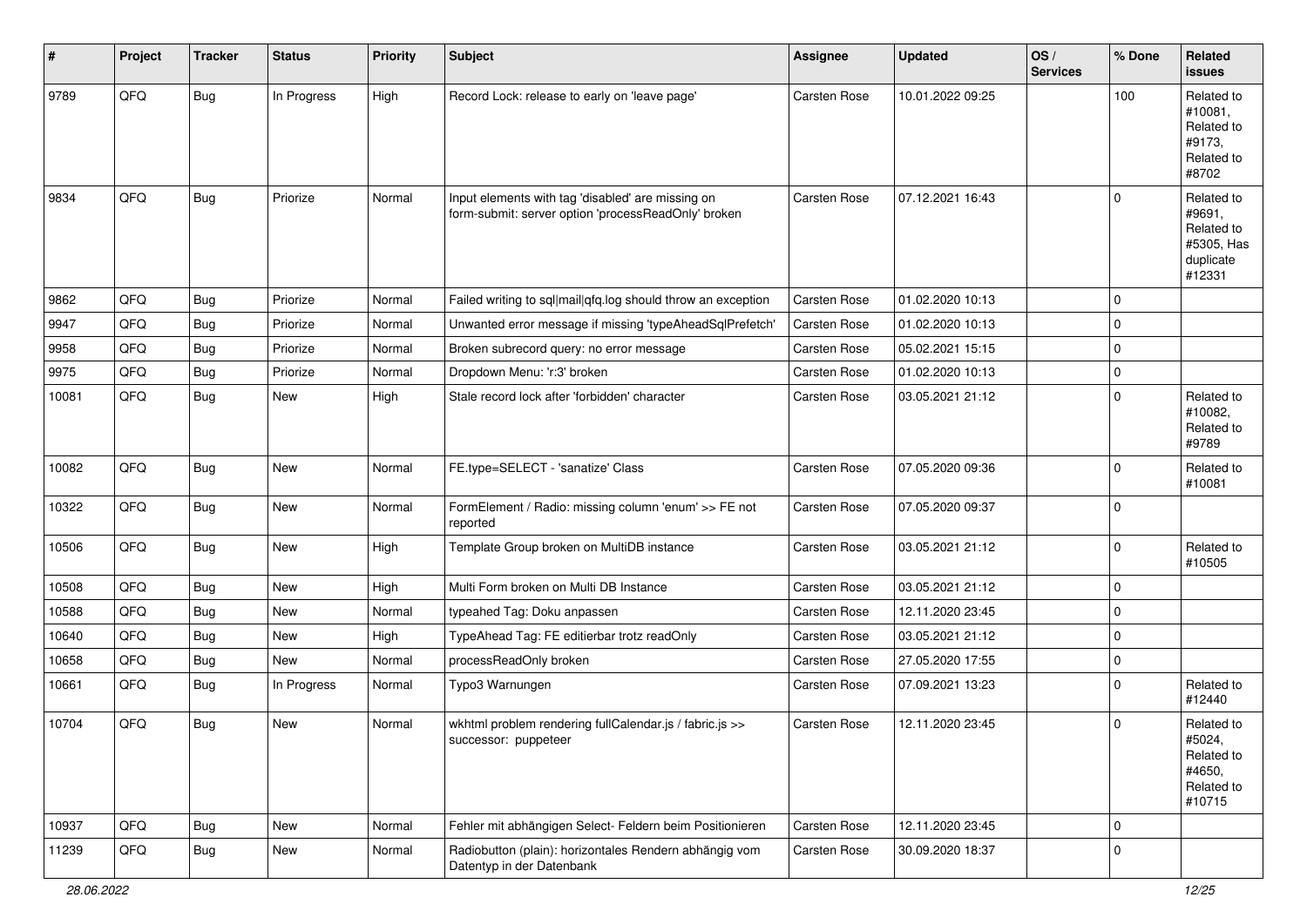| $\vert$ # | Project | <b>Tracker</b> | <b>Status</b> | <b>Priority</b> | <b>Subject</b>                                                                                                                                      | <b>Assignee</b>     | <b>Updated</b>   | OS/<br><b>Services</b> | % Done      | <b>Related</b><br>issues                                                                                                       |
|-----------|---------|----------------|---------------|-----------------|-----------------------------------------------------------------------------------------------------------------------------------------------------|---------------------|------------------|------------------------|-------------|--------------------------------------------------------------------------------------------------------------------------------|
| 11517     | QFQ     | Bug            | In Progress   | Normal          | extraButtonInfo Broken for multiple FormElements                                                                                                    | <b>Carsten Rose</b> | 12.05.2022 13:12 |                        | 0           | Related to<br>#7890,<br>Related to<br>#3811, Has<br>duplicate<br>#10905, Has<br>duplicate<br>#10553, Has<br>duplicate<br>#6779 |
| 11667     | QFQ     | Bug            | <b>New</b>    | Normal          | MySQL mariadb-server-10.3: Incorrect datetime value                                                                                                 | <b>Carsten Rose</b> | 03.05.2021 20:48 |                        | 0           |                                                                                                                                |
| 11668     | QFQ     | Bug            | <b>New</b>    | Normal          | Play function.sql - problem with mysql                                                                                                              | Carsten Rose        | 03.05.2021 20:48 |                        | 0           |                                                                                                                                |
| 11695     | QFQ     | Bug            | <b>New</b>    | Normal          | MultiForm required FE Error                                                                                                                         | <b>Carsten Rose</b> | 04.12.2020 13:34 |                        | $\mathbf 0$ |                                                                                                                                |
| 11752     | QFQ     | Bug            | New           | Normal          | checkbox renders multiple input elements with same name                                                                                             | Carsten Rose        | 17.12.2020 14:58 |                        | $\Omega$    | Related to<br>#11750                                                                                                           |
| 12040     | QFQ     | Bug            | <b>New</b>    | Normal          | FE Mode 'hidden' für zwei FEs auf einer Zeile                                                                                                       | <b>Carsten Rose</b> | 18.02.2021 10:13 |                        | $\Omega$    |                                                                                                                                |
| 12045     | QFQ     | Bug            | New           | Normal          | templateGroup afterSave FE: Aufruf ohne<br>sqlHonorFormElements funktioniert nicht                                                                  | Carsten Rose        | 18.02.2021 16:33 |                        | $\mathbf 0$ |                                                                                                                                |
| 12133     | QFQ     | Bug            | New           | Normal          | NPM, phpSpreadSheet aktualisieren                                                                                                                   | Carsten Rose        | 15.03.2021 09:04 |                        | 0           |                                                                                                                                |
| 12187     | QFQ     | <b>Bug</b>     | New           | Normal          | Trigger FormAsFile() via Report: probably problem with multi<br>DB setup                                                                            | Carsten Rose        | 20.03.2021 21:20 |                        | $\Omega$    |                                                                                                                                |
| 12325     | QFQ     | Bug            | Priorize      | Normal          | MultiDB form.dblndex not working for report syntax                                                                                                  | <b>Carsten Rose</b> | 07.09.2021 13:37 |                        | 0           | Related to<br>#12145,<br>Related to<br>#12314                                                                                  |
| 12327     | QFQ     | Bug            | New           | Normal          | Copy to clipboard: Glyphicon can not be changed                                                                                                     | <b>Carsten Rose</b> | 27.12.2021 17:59 |                        | $\Omega$    |                                                                                                                                |
| 12395     | QFQ     | Bug            | ToDo          | High            | QFQ Function: Result two times shown                                                                                                                | <b>Carsten Rose</b> | 18.02.2022 08:59 |                        | $\Omega$    |                                                                                                                                |
| 12463     | QFQ     | Bug            | ToDo          | High            | QFQ Function: 'function' and 'sql' on same level - output of<br>sql is shown two times.                                                             | <b>Carsten Rose</b> | 15.12.2021 16:31 |                        | $\mathbf 0$ |                                                                                                                                |
| 12468     | QFQ     | <b>Bug</b>     | <b>New</b>    | Urgent          | Form: update Form.title after save                                                                                                                  | Carsten Rose        | 03.05.2021 21:12 |                        | $\Omega$    |                                                                                                                                |
| 12512     | QFQ     | <b>Bug</b>     | <b>New</b>    | Normal          | Some MySQL Installation can't use 'stored procedures'                                                                                               | Carsten Rose        | 19.03.2022 17:48 |                        | $\mathbf 0$ |                                                                                                                                |
| 12513     | QFQ     | <b>Bug</b>     | New           | High            | Implement server side check of maxlength                                                                                                            | <b>Carsten Rose</b> | 07.12.2021 17:19 |                        | $\mathbf 0$ |                                                                                                                                |
| 12520     | QFQ     | Bug            | New           | Normal          | Switch FE User: still active even FE User session expired                                                                                           | <b>Carsten Rose</b> | 19.03.2022 17:48 |                        | $\Omega$    |                                                                                                                                |
| 12545     | QFQ     | Bug            | New           | Urgent          | sql.log not created / updated                                                                                                                       | Carsten Rose        | 14.12.2021 16:02 |                        | $\mathbf 0$ |                                                                                                                                |
| 12546     | QFQ     | <b>Bug</b>     | Feedback      | Normal          | Branch 'Development' - Unit Tests mit dirty workaround<br>angepasst                                                                                 | <b>Carsten Rose</b> | 19.03.2022 17:48 |                        | $\Omega$    |                                                                                                                                |
| 12581     | QFQ     | <b>Bug</b>     | New           | Normal          | Form forward=close: Record 'new' in new browser tab ><br>save (& close) >> Form is not reloaded with new created<br>record id and stays in mode=new | <b>Carsten Rose</b> | 19.03.2022 17:48 |                        | $\mathbf 0$ |                                                                                                                                |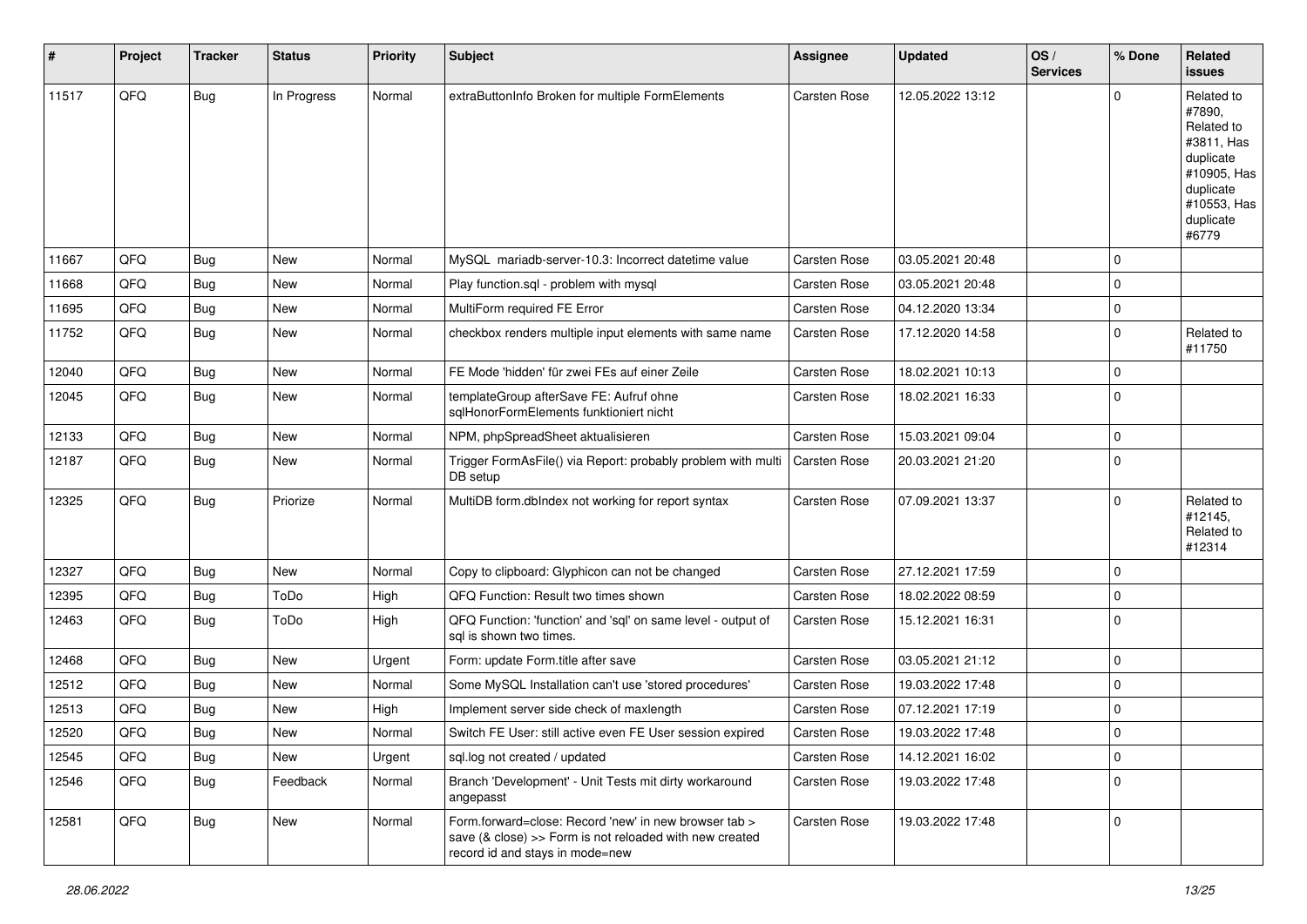| #     | Project | <b>Tracker</b> | <b>Status</b>     | <b>Priority</b> | <b>Subject</b>                                                                           | Assignee            | <b>Updated</b>   | OS/<br><b>Services</b> | % Done      | Related<br>issues                           |
|-------|---------|----------------|-------------------|-----------------|------------------------------------------------------------------------------------------|---------------------|------------------|------------------------|-------------|---------------------------------------------|
| 12670 | QFQ     | <b>Bug</b>     | <b>New</b>        | High            | Dropdown-Menu classes können nicht mehr angegeben<br>werden                              | <b>Carsten Rose</b> | 07.12.2021 17:19 |                        | $\Omega$    |                                             |
| 12702 | QFQ     | Bug            | <b>New</b>        | High            | templateGroup: broken in multiDb Setup                                                   | <b>Carsten Rose</b> | 14.12.2021 16:02 |                        | 0           |                                             |
| 12714 | QFQ     | Bug            | <b>New</b>        | Normal          | Conversion of GIF to PDF broken when GIF contains Alpha.                                 | <b>Carsten Rose</b> | 19.03.2022 17:49 |                        | $\Omega$    |                                             |
| 12716 | QFQ     | Bug            | <b>New</b>        | Normal          | template group: Pattern only applied to first instance                                   | <b>Carsten Rose</b> | 19.03.2022 17:47 |                        | $\mathbf 0$ |                                             |
| 12974 | QFQ     | Bug            | <b>New</b>        | High            | Sanitize Queries in Action-Elements                                                      | <b>Carsten Rose</b> | 07.12.2021 17:19 |                        | $\mathbf 0$ |                                             |
| 13331 | QFQ     | Bug            | <b>New</b>        | Normal          | Multi Form: Clear Icon misplaced                                                         | <b>Carsten Rose</b> | 19.03.2022 17:47 |                        | $\Omega$    |                                             |
| 13332 | QFQ     | Bug            | <b>New</b>        | Normal          | Multi Form: Required Felder werden visuell nicht markiert.                               | <b>Carsten Rose</b> | 19.03.2022 17:47 |                        | $\Omega$    |                                             |
| 13451 | QFQ     | Bug            | <b>New</b>        | Normal          | Character Counter / Max Character: Problem in Safari                                     | Carsten Rose        | 15.04.2022 17:18 |                        | $\Omega$    |                                             |
| 13460 | QFQ     | <b>Bug</b>     | <b>New</b>        | Normal          | Doc: Password set/reset  password should not processed<br>with 'html encode'             | <b>Carsten Rose</b> | 19.03.2022 17:46 |                        | $\Omega$    |                                             |
| 13592 | QFQ     | Bug            | <b>New</b>        | Normal          | QFQ Build Queue: das vergeben von Tags klappt nicht. Es<br>werden keine Releases gebaut. | <b>Carsten Rose</b> | 19.03.2022 17:45 |                        | 0           |                                             |
| 13659 | QFQ     | Bug            | <b>New</b>        | Normal          | wrong sanitize class applied to R-store                                                  | Carsten Rose        | 15.01.2022 14:23 |                        | $\mathbf 0$ |                                             |
| 13706 | QFQ     | Bug            | <b>New</b>        | Normal          | Wrong CheckType in FieldElement LastStatus of Form Cron                                  | <b>Carsten Rose</b> | 21.01.2022 18:20 |                        | $\mathbf 0$ |                                             |
| 14077 | QFQ     | Bug            | New               | Normal          | As link: Attribute 'class' missing by r:1 and r:3 - but should<br>set                    | Carsten Rose        | 28.05.2022 11:02 |                        | $\Omega$    | Related to<br>#5342.<br>Related to<br>#4343 |
| 14091 | QFQ     | Bug            | <b>New</b>        | Normal          | inconsistent template path for twig                                                      | <b>Carsten Rose</b> | 19.04.2022 18:36 |                        | 0           |                                             |
| 14175 | QFQ     | Bug            | In Progress       | Normal          | Opening a form with no QFQ Session cookie fails                                          | Carsten Rose        | 03.06.2022 10:40 |                        | $\mathbf 0$ |                                             |
| 14233 | QFQ     | Bug            | <b>New</b>        | Normal          | AS link: question - HTML is not rendered                                                 | Carsten Rose        | 28.05.2022 11:02 |                        | $\mathbf 0$ |                                             |
| 14283 | QFQ     | Bug            | Priorize          | Normal          | HEIC / HEIF convert doesn't trigger                                                      | Carsten Rose        | 19.06.2022 16:37 |                        | $\Omega$    |                                             |
| 14304 | QFQ     | Bug            | <b>New</b>        | Normal          | table sorter view safer does not work                                                    | Carsten Rose        | 10.06.2022 11:49 |                        | $\Omega$    |                                             |
| 14305 | QFQ     | Bug            | New               | Normal          | Inline Report editing does not create history entries                                    | <b>Carsten Rose</b> | 10.06.2022 11:55 |                        | $\Omega$    |                                             |
| 14323 | QFQ     | Bug            | In Progress       | Normal          | Report: render=both single - no impact                                                   | <b>Carsten Rose</b> | 19.06.2022 18:31 |                        | $\mathbf 0$ |                                             |
| 1635  | QFQ     | Feature        | Some day<br>maybe | Normal          | QFQ Extension content record: weitere Optionen<br>einblenden.                            | Carsten Rose        | 11.12.2019 16:03 |                        | 0           |                                             |
| 1946  | QFQ     | Feature        | Some day<br>maybe | Normal          | Kontrolle ob der ReadOnly Modus bei den<br>Formularelementen korrekt implementiert ist   | Carsten Rose        | 11.12.2019 16:03 |                        | $\Omega$    |                                             |
| 2084  | QFQ     | Feature        | Some day<br>maybe | Normal          | Mailto mit encryption: Subrecord                                                         | <b>Carsten Rose</b> | 11.12.2019 16:03 |                        | $\mathbf 0$ | Related to<br>#2082                         |
| 2361  | QFQ     | Feature        | <b>New</b>        | Normal          | Logging wer/wann/wo welches Formular aufgerufen hat                                      | <b>Carsten Rose</b> | 11.12.2019 16:15 |                        | $\mathbf 0$ | Related to<br>#4432,<br>Related to<br>#7480 |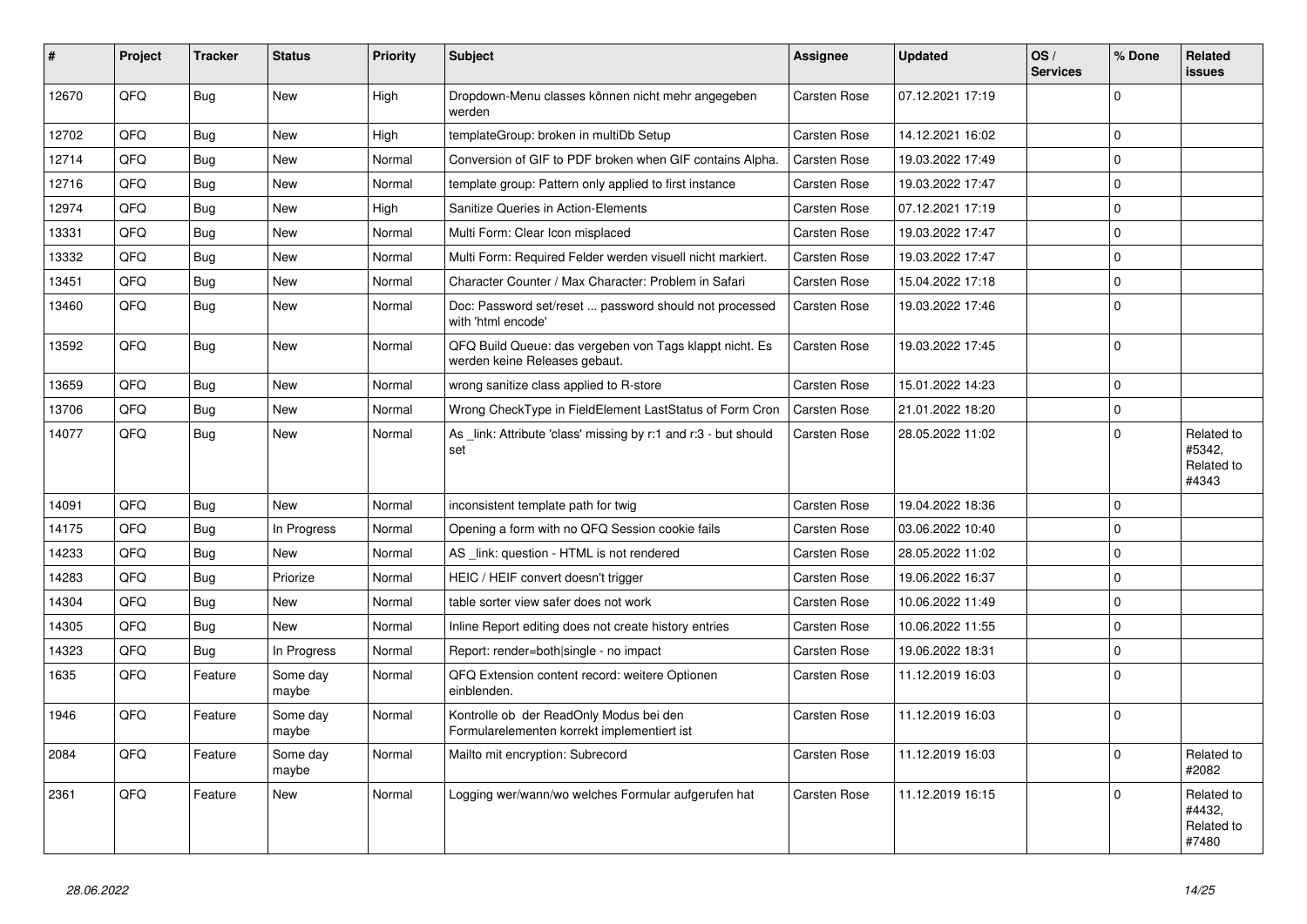| #    | Project | <b>Tracker</b> | <b>Status</b>     | <b>Priority</b> | Subject                                                                                                                                      | <b>Assignee</b>     | <b>Updated</b>   | OS/<br><b>Services</b> | % Done      | Related<br>issues                           |
|------|---------|----------------|-------------------|-----------------|----------------------------------------------------------------------------------------------------------------------------------------------|---------------------|------------------|------------------------|-------------|---------------------------------------------|
| 2995 | QFQ     | Feature        | Some day<br>maybe | Normal          | Dropdown JQuery Plugin: 'chosen' - Moeglichkeit um Select<br>Listen mehr Funktion zu geben. Kein Bootstrap noetig.                           | Carsten Rose        | 11.12.2019 16:03 |                        | $\Omega$    |                                             |
| 3216 | QFQ     | Feature        | Some day<br>maybe | Normal          | dynamic update für checkbox label2                                                                                                           | <b>Carsten Rose</b> | 11.12.2019 16:03 |                        | $\Omega$    | Related to<br>#2081                         |
| 3267 | QFQ     | Feature        | Some day<br>maybe | Normal          | 2 Forms auf einer Seite: real + Read only                                                                                                    | <b>Carsten Rose</b> | 11.12.2019 16:03 |                        | $\Omega$    |                                             |
| 3273 | QFQ     | Feature        | Some day<br>maybe | Low             | Dirty Flag in Form                                                                                                                           | <b>Carsten Rose</b> | 11.12.2019 16:02 |                        | $\Omega$    |                                             |
| 3285 | QFQ     | Feature        | Some day<br>maybe | Normal          | Zeichenlimit pro Feld: textarea / editor                                                                                                     | <b>Carsten Rose</b> | 11.12.2019 16:02 |                        | $\Omega$    |                                             |
| 3291 | QFQ     | Feature        | Some day<br>maybe | Normal          | AutoCron websiteToken                                                                                                                        | Carsten Rose        | 11.12.2019 16:02 |                        | $\Omega$    | Related to<br>#4250                         |
| 3331 | QFQ     | Feature        | Some day<br>maybe | Normal          | Default Tooltip fuer _page? Links: mit Form und Record ID                                                                                    | Carsten Rose        | 11.12.2019 16:02 |                        | $\Omega$    |                                             |
| 3332 | QFQ     | Feature        | Some day<br>maybe | Normal          | Uploads: Thumbnails, Details zum hochgeladenen File                                                                                          | <b>Carsten Rose</b> | 11.12.2019 16:02 |                        | $\Omega$    | Related to<br>#3264,<br>Related to<br>#5333 |
| 3350 | QFQ     | Feature        | Some day<br>maybe | Normal          | FormEditor: Hilfetext hinter 'checktype'                                                                                                     | <b>Carsten Rose</b> | 11.12.2019 16:02 |                        | $\Omega$    |                                             |
| 3385 | QFQ     | Feature        | Some day<br>maybe | Normal          | templateGroup: insert/update/delete non primary records                                                                                      | <b>Carsten Rose</b> | 11.12.2019 16:02 |                        | $\mathbf 0$ |                                             |
| 3402 | QFQ     | Feature        | Some day<br>maybe | Normal          | Syntax Highlighting via CodeMirror                                                                                                           | Carsten Rose        | 11.12.2019 16:02 |                        | 100         | Related to<br>#3207                         |
| 3432 | QFQ     | Feature        | <b>New</b>        | Normal          | subrecord: dynamicUpdate                                                                                                                     | Carsten Rose        | 11.06.2020 21:10 |                        | 0           | Related to<br>#5691                         |
| 3457 | QFQ     | Feature        | Some day<br>maybe | Normal          | LDAP: concat multi values to one single entry                                                                                                | Carsten Rose        | 11.12.2019 16:02 |                        | $\Omega$    |                                             |
| 3458 | QFQ     | Feature        | Some day<br>maybe | Normal          | Display 'Edit Form Element'-Checkbox on form: should<br>depend on FE Group                                                                   | Carsten Rose        | 11.12.2019 16:02 |                        | $\Omega$    | Related to<br>#3447                         |
| 3504 | QFQ     | Feature        | New               | Normal          | Logging: welche Action FEs werden wann wie ausgefuehrt                                                                                       | Carsten Rose        | 01.02.2020 23:21 |                        | $\Omega$    | Related to<br>#5458,<br>Related to<br>#4092 |
| 3537 | QFQ     | Feature        | Some day<br>maybe | Low             | SHOW COLUMNS FROM tableName - Extend '{{'<br>definition                                                                                      | Carsten Rose        | 11.12.2019 16:02 |                        | $\mathbf 0$ |                                             |
| 3666 | QFQ     | Feature        | Some day<br>maybe | Normal          | a) Performance Messung: mysql_real_escape_string() im<br>Vergleich zu str_replace(), b) doppeltes Aufrufen von<br>mysql_real_escape_string() | Carsten Rose        | 11.12.2019 16:02 |                        | $\mathbf 0$ |                                             |
| 3677 | QFQ     | Feature        | Some day<br>maybe | Normal          | wkhtmltopdf: FE User access prohibited, if client IP changes<br>\$TYPO3 CONF VARS[FE][lockIP]                                                | <b>Carsten Rose</b> | 11.12.2019 16:02 |                        | $\mathbf 0$ |                                             |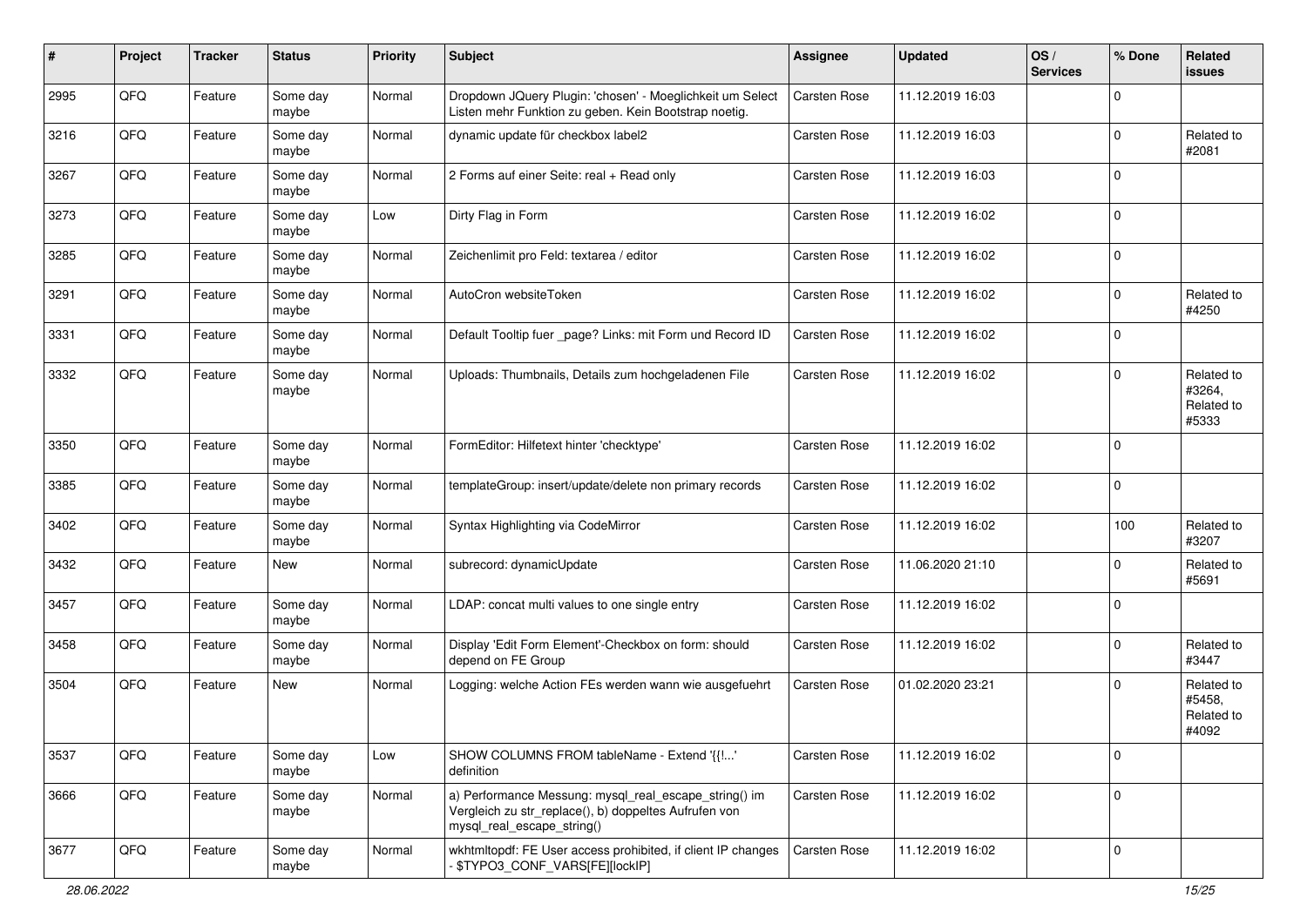| $\vert$ # | Project | <b>Tracker</b> | <b>Status</b>     | <b>Priority</b> | Subject                                                                                                                             | <b>Assignee</b>     | <b>Updated</b>   | OS/<br><b>Services</b> | % Done   | Related<br><b>issues</b>                    |
|-----------|---------|----------------|-------------------|-----------------|-------------------------------------------------------------------------------------------------------------------------------------|---------------------|------------------|------------------------|----------|---------------------------------------------|
| 3708      | QFQ     | Feature        | Some day<br>maybe | Normal          | Form: input - 'specialchars', 'none'  gewisse tags erlauben,<br>andere verbieten                                                    | Carsten Rose        | 11.12.2019 16:02 |                        | $\Omega$ | Related to<br>#14320                        |
| 3727      | QFQ     | Feature        | <b>New</b>        | High            | Security: Session Hijacking erschweren                                                                                              | Carsten Rose        | 03.05.2021 21:14 |                        | $\Omega$ |                                             |
| 3848      | QFQ     | Feature        | Some day<br>maybe | High            | Antivirus check fuer Upload files in qfq?                                                                                           | <b>Carsten Rose</b> | 03.05.2021 21:14 |                        | $\Omega$ | Related to<br>#4131                         |
| 3864      | QFQ     | Feature        | <b>New</b>        | Normal          | Encrypt / decrypt field                                                                                                             | <b>Carsten Rose</b> | 08.03.2021 18:08 |                        | $\Omega$ |                                             |
| 3867      | QFQ     | Feature        | Priorize          | Normal          | Readonly Formular: Template Groups add/delete<br>ausbeldnen                                                                         | <b>Carsten Rose</b> | 05.05.2021 22:12 |                        | $\Omega$ |                                             |
| 3877      | QFQ     | Feature        | Some day<br>maybe | Normal          | FormEditor: die Felder die aktuell nicht gebraucht werden<br>nur auf readonly/disabled setzen (nicht ausblenden > das<br>irritiert. | <b>Carsten Rose</b> | 11.12.2019 16:03 |                        | $\Omega$ |                                             |
| 3900      | QFQ     | Feature        | Some day<br>maybe | Normal          | Extend documentation of 'Copy / Paste'                                                                                              | <b>Carsten Rose</b> | 11.12.2019 16:03 |                        | $\Omega$ | Related to<br>#3899                         |
| 3905      | QFQ     | Feature        | Some day<br>maybe | Normal          | Documentation: Best Practice anhand eines Online<br>Bewerbungstools                                                                 | <b>Carsten Rose</b> | 11.12.2019 16:03 |                        | $\Omega$ |                                             |
| 3941      | QFQ     | Feature        | Some day<br>maybe | Normal          | sqlAfter: es sollten mehrere moeglich sein                                                                                          | Carsten Rose        | 11.12.2019 16:03 |                        | $\Omega$ | Related to<br>#3942                         |
| 3942      | QFQ     | Feature        | Some day<br>maybe | Normal          | Action Elemente: neu generierte IDs via FE weitergeben                                                                              | Carsten Rose        | 11.12.2019 16:03 |                        | $\Omega$ | Related to<br>#3941                         |
| 3947      | QFQ     | Feature        | Some day<br>maybe | Normal          | Attack detectect: logout current user                                                                                               | <b>Carsten Rose</b> | 11.12.2019 16:03 |                        | $\Omega$ | Related to<br>#5458,<br>Related to<br>#6299 |
| 3967      | QFQ     | Feature        | Some day<br>maybe | High            | Report: Checkbox, Radio, Dropdown, Input welches ohne<br>Submit funktioniert - 'Inline-Form'                                        | <b>Carsten Rose</b> | 03.05.2021 21:14 |                        | $\Omega$ |                                             |
| 3990      | QFQ     | Feature        | Some day<br>maybe | High            | custom class definition: add space automatically                                                                                    | <b>Carsten Rose</b> | 03.05.2021 21:14 |                        | $\Omega$ |                                             |
| 3991      | QFQ     | Feature        | Some day<br>maybe | Normal          | report: Columnname '_skipWrap' skips 'fbeg', 'fend'                                                                                 | <b>Carsten Rose</b> | 11.12.2019 16:03 |                        | $\Omega$ |                                             |
| 4018      | QFQ     | Feature        | Some day<br>maybe | Normal          | typeahead: solve problem with potential long query<br>parameter                                                                     | Carsten Rose        | 11.12.2019 16:03 |                        | $\Omega$ |                                             |
| 4023      | QFQ     | Feature        | <b>New</b>        | Normal          | prepared statements - FE action: salveld, sqlInsert,<br>sqlUpdate, sqlDelete, sqlBefore, sqlAfter                                   | <b>Carsten Rose</b> | 11.12.2019 16:15 |                        | $\Omega$ |                                             |
| 4026      | QFQ     | Feature        | Some day<br>maybe | Normal          | sqlLog.sql: log number of FE.id                                                                                                     | <b>Carsten Rose</b> | 11.12.2019 16:03 |                        | $\Omega$ | Related to<br>#5458                         |
| 4050      | QFQ     | Feature        | <b>New</b>        | Normal          | sql.log: 1) FormElement ID which causes a specific action,<br>2) Result in the same row.                                            | Carsten Rose        | 15.04.2020 11:35 |                        | $\Omega$ | Related to<br>#5458                         |
| 4082      | QFQ     | Feature        | <b>New</b>        | Normal          | Dynamic Update: modeSql - useful default                                                                                            | <b>Carsten Rose</b> | 01.02.2020 23:22 |                        | $\Omega$ |                                             |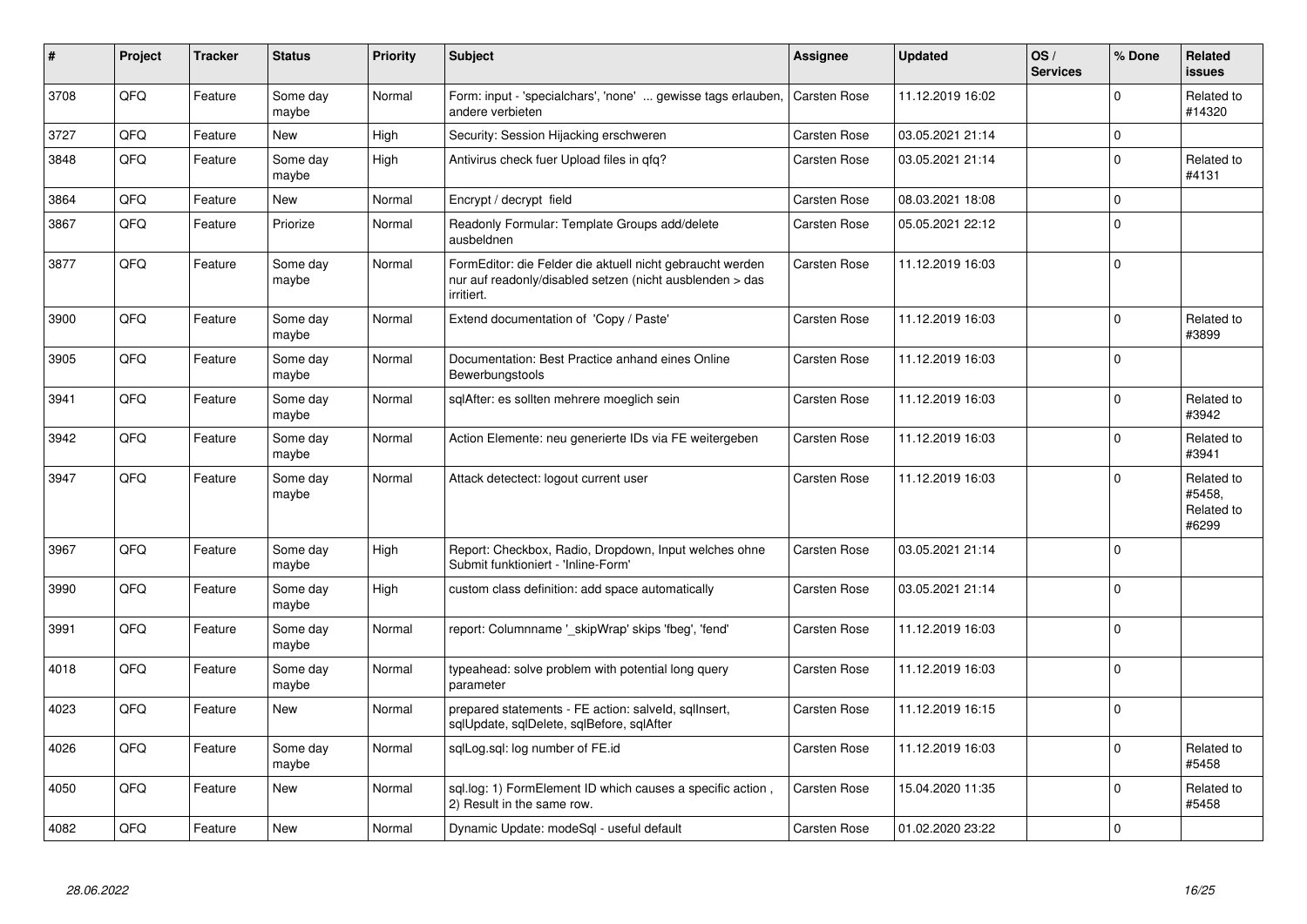| #    | Project | <b>Tracker</b> | <b>Status</b>     | <b>Priority</b> | Subject                                                                                                                 | <b>Assignee</b>     | <b>Updated</b>   | OS/<br><b>Services</b> | % Done      | Related<br>issues                           |
|------|---------|----------------|-------------------|-----------------|-------------------------------------------------------------------------------------------------------------------------|---------------------|------------------|------------------------|-------------|---------------------------------------------|
| 4197 | QFQ     | Feature        | Some day<br>maybe | Normal          | Unit Test fuer JSON Stream von QuickFormQuery.php ><br>doForm()                                                         | <b>Carsten Rose</b> | 11.12.2019 16:03 |                        | $\Omega$    |                                             |
| 4250 | QFQ     | Feature        | New               | Normal          | AutoCron in QFQ via PHP                                                                                                 | <b>Carsten Rose</b> | 01.02.2020 23:21 |                        | $\Omega$    | Related to<br>#3292,<br>Related to<br>#3291 |
| 4258 | QFQ     | Feature        | Some day<br>maybe | High            | <b>System Defaults: Forms</b>                                                                                           | <b>Carsten Rose</b> | 03.05.2021 21:14 |                        | $\Omega$    |                                             |
| 4259 | QFQ     | Feature        | Some day<br>maybe | Normal          | Instant trigger a cron job                                                                                              | <b>Carsten Rose</b> | 11.12.2019 16:03 |                        | $\Omega$    |                                             |
| 4330 | QFQ     | Feature        | Some day<br>maybe | Normal          | Error Message: report missing {{ / }} in sqlUpdate, sqlInsert,<br>sqlDelete, sqlAfter, sqlBefore in FE action elements. | <b>Carsten Rose</b> | 01.02.2020 23:20 |                        | $\Omega$    |                                             |
| 4343 | QFQ     | Feature        | Some day<br>maybe | Normal          | Link: Classifier to add 'attributes'                                                                                    | Carsten Rose        | 01.02.2020 23:20 |                        | $\Omega$    | Related to<br>#14077                        |
| 4349 | QFQ     | Feature        | Some day<br>maybe | Normal          | link download: downloaded external URL to<br>deliver/concatenate - check mimetipe and handle it correctly               | Carsten Rose        | 11.12.2019 16:02 |                        | $\Omega$    |                                             |
| 4365 | QFQ     | Feature        | Some day<br>maybe | Normal          | Multi Language: new way of config                                                                                       | <b>Carsten Rose</b> | 01.02.2020 23:20 |                        | $\Omega$    |                                             |
| 4413 | QFQ     | Feature        | New               | Normal          | fieldset: show/hidden, modeSql, dynamicUpdate                                                                           | <b>Carsten Rose</b> | 09.02.2022 15:19 |                        | $\mathbf 0$ |                                             |
| 4606 | QFQ     | Feature        | Some day<br>maybe | Normal          | link: qualifier to render bootstrap button                                                                              | <b>Carsten Rose</b> | 01.02.2020 23:19 |                        | $\Omega$    |                                             |
| 4650 | QFQ     | Feature        | Some day<br>maybe | Normal          | Convert html to doc/rtf                                                                                                 | <b>Carsten Rose</b> | 01.02.2020 23:20 |                        | $\Omega$    | Related to<br>#10704                        |
| 4652 | QFQ     | Feature        | Some day<br>maybe | Normal          | UZH CD: Weiterleitung auf benutzerdefinierte 403/404 Seite                                                              | <b>Carsten Rose</b> | 01.02.2020 23:20 |                        | $\Omega$    |                                             |
| 4757 | QFQ     | Feature        | Some day<br>maybe | Normal          | Test subrecord: download links ok? Links ok?                                                                            | <b>Carsten Rose</b> | 01.02.2020 23:20 |                        | $\Omega$    |                                             |
| 4839 | QFQ     | Feature        | Some day<br>maybe | Normal          | qfq-handle in <head> Abschnitt</head>                                                                                   | <b>Carsten Rose</b> | 11.12.2019 16:02 |                        | $\Omega$    |                                             |
| 4869 | QFQ     | Feature        | Some day<br>maybe | Normal          | Dynamic Update (show, hide, readonly?, required?) for<br><b>Template Group Elements</b>                                 | Carsten Rose        | 01.02.2020 23:19 |                        | $\Omega$    | Related to<br>#4865                         |
| 4872 | QFQ     | Feature        | Some day<br>maybe | Normal          | Fields of Typo3 page available in STORE_TYPO3                                                                           | Carsten Rose        | 01.02.2020 23:19 |                        | $\Omega$    |                                             |
| 4956 | QFQ     | Feature        | Some day<br>maybe | Normal          | Sendmail: Benutzerdefinierte Headers                                                                                    | Carsten Rose        | 11.12.2019 16:02 |                        | $\Omega$    |                                             |
| 5131 | QFQ     | Feature        | <b>New</b>        | Normal          | Activate Spin Gear ('wait/busy' indicator) via LINK attribute                                                           | <b>Carsten Rose</b> | 01.02.2020 23:21 |                        | $\mathbf 0$ |                                             |
| 5132 | QFQ     | Feature        | Some day<br>maybe | Normal          | Error Message sendmail missing attachment: more details                                                                 | <b>Carsten Rose</b> | 01.02.2020 23:19 |                        | $\Omega$    |                                             |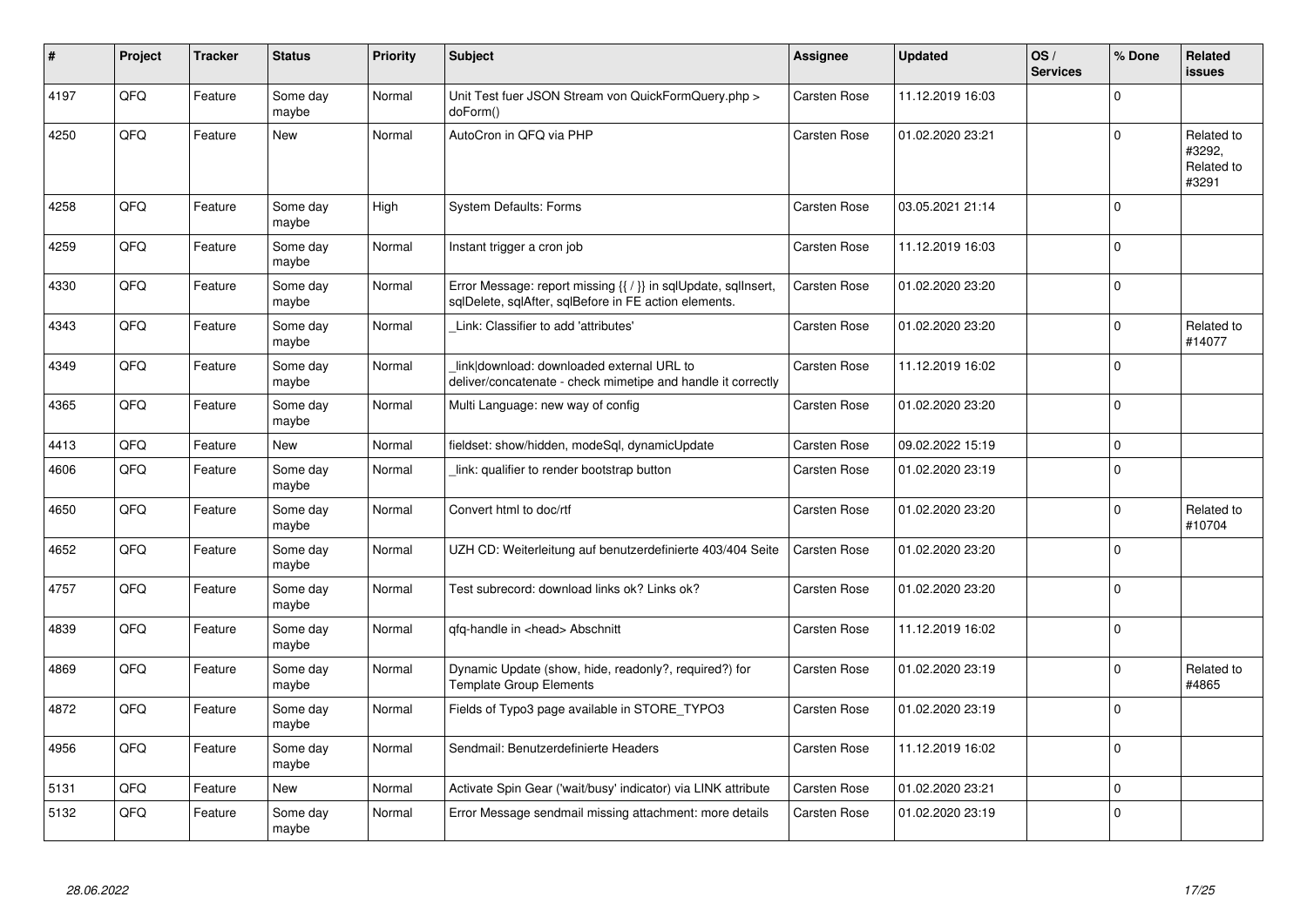| #    | Project | <b>Tracker</b> | <b>Status</b>     | <b>Priority</b> | <b>Subject</b>                                                                                        | <b>Assignee</b>     | <b>Updated</b>   | OS/<br><b>Services</b> | % Done      | Related<br>issues                           |
|------|---------|----------------|-------------------|-----------------|-------------------------------------------------------------------------------------------------------|---------------------|------------------|------------------------|-------------|---------------------------------------------|
| 5345 | QFQ     | Feature        | <b>New</b>        | Normal          | Report: UPDATE / INSERT / DELETE statements should<br>trigger subqueries, depending on the result.    | Carsten Rose        | 27.05.2020 16:11 |                        | $\Omega$    |                                             |
| 5428 | QFQ     | Feature        | Some day<br>maybe | Normal          | secure thumbnail: late render on access.                                                              | Carsten Rose        | 01.02.2020 23:20 |                        | $\mathbf 0$ |                                             |
| 5480 | QFQ     | Feature        | Some day<br>maybe | Normal          | QFQ: Dokumentation mit Screenshots versehen                                                           | <b>Carsten Rose</b> | 01.02.2020 23:20 |                        | $\Omega$    | Related to<br>#9879                         |
| 5548 | QFQ     | Feature        | Some day<br>maybe | Normal          | 801 Textfiles/Scriptfiles als Thumbnail                                                               | <b>Carsten Rose</b> | 07.03.2022 16:26 |                        | $\Omega$    |                                             |
| 5579 | QFQ     | Feature        | Some day<br>maybe | Normal          | Enhance Doc / Presentation: variable type 'link column type'                                          | <b>Carsten Rose</b> | 01.02.2020 23:19 |                        | $\mathbf 0$ |                                             |
| 5665 | QFQ     | Feature        | Some day<br>maybe | Normal          | Versuch das '{{!' nicht mehr noetig ist.                                                              | Carsten Rose        | 01.02.2020 23:20 |                        | $\Omega$    | Related to<br>#7432,<br>Related to<br>#7434 |
| 5695 | QFQ     | Feature        | In Progress       | Normal          | Multiform                                                                                             | Carsten Rose        | 02.01.2021 18:38 |                        | $\mathbf 0$ |                                             |
| 5715 | QFQ     | Feature        | New               | High            | PDF Caching                                                                                           | <b>Carsten Rose</b> | 03.05.2021 21:14 |                        | $\Omega$    | Related to<br>#5851,<br>Related to<br>#6357 |
| 5782 | QFQ     | Feature        | <b>New</b>        | Normal          | NextCloud API                                                                                         | Carsten Rose        | 01.02.2020 10:02 |                        | $\mathbf 0$ |                                             |
| 5852 | QFQ     | Feature        | Some day<br>maybe | Normal          | Logging: mail.log / sql.log - im FE anzeigen und via AJAX<br>aktualisieren                            | Carsten Rose        | 01.02.2020 23:19 |                        | $\Omega$    | Related to<br>#5885                         |
| 5894 | QFQ     | Feature        | Feedback          | Normal          | Typeahead in Report: show/hide rows dynamically                                                       | <b>Carsten Rose</b> | 18.02.2022 08:50 |                        | 0           | Related to<br>#5893.<br>Related to<br>#5885 |
| 5942 | QFQ     | Feature        | Priorize          | Normal          | 'L' and 'type': append to links, generate via '_link' by using 'u:'                                   | Carsten Rose        | 01.02.2020 10:13 |                        | $\mathbf 0$ |                                             |
| 5983 | QFQ     | Feature        | Some day<br>maybe | Normal          | Form Submit (save & update): normalize date/-time FE                                                  | <b>Carsten Rose</b> | 01.02.2020 23:19 |                        | 0           |                                             |
| 6250 | QFQ     | Feature        | In Progress       | Normal          | Enhance layout: a) Subrecord, b) Subrecord-Title                                                      | Carsten Rose        | 01.02.2020 23:22 |                        | $\Omega$    | Related to<br>#5391                         |
| 6261 | QFQ     | Feature        | <b>New</b>        | Normal          | Persistent SIP                                                                                        | <b>Carsten Rose</b> | 12.06.2021 09:07 |                        | $\Omega$    | Related to<br>#10819                        |
| 6289 | QFQ     | Feature        | New               | Normal          | Form: Log                                                                                             | Carsten Rose        | 01.02.2020 23:21 |                        | $\mathbf 0$ |                                             |
| 6292 | QFQ     | Feature        | New               | Normal          | Download: File speichern mit Hash aber original Filename in<br>der Datenbank vermerken fuer Downloads | Carsten Rose        | 01.02.2020 23:21 |                        | $\mathbf 0$ |                                             |
| 6437 | QFQ     | Feature        | New               | Normal          | Neuer Mode Button bei FormElementen                                                                   | <b>Carsten Rose</b> | 01.02.2020 23:21 |                        | $\mathbf 0$ | Related to<br>#9668,<br>Blocked by<br>#9678 |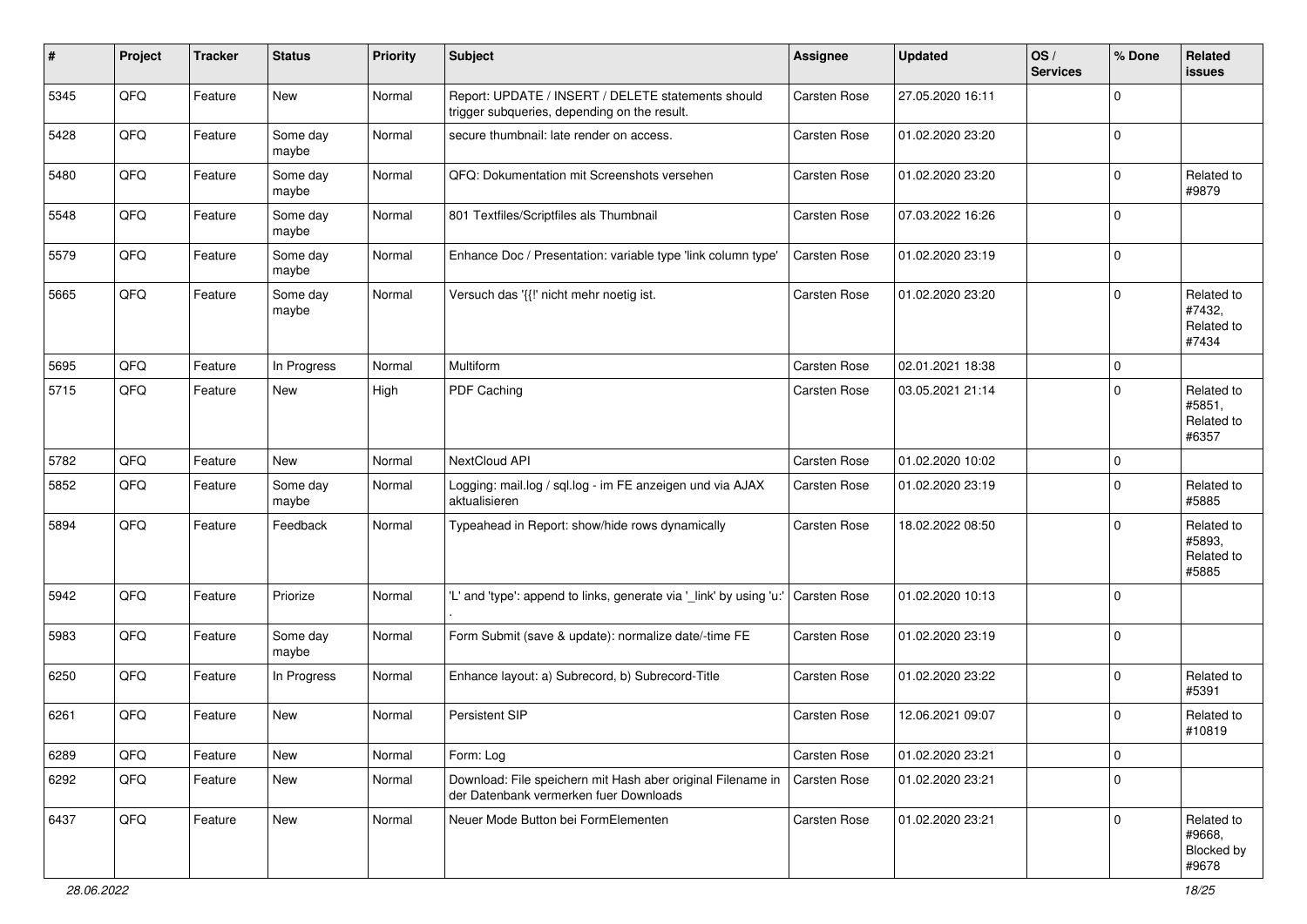| #    | Project | <b>Tracker</b> | <b>Status</b>     | <b>Priority</b> | <b>Subject</b>                                                                                                             | <b>Assignee</b>     | <b>Updated</b>   | OS/<br><b>Services</b> | % Done      | Related<br>issues         |
|------|---------|----------------|-------------------|-----------------|----------------------------------------------------------------------------------------------------------------------------|---------------------|------------------|------------------------|-------------|---------------------------|
| 6594 | QFQ     | Feature        | <b>New</b>        | Normal          | Excel: on download, check if there is a valid sip                                                                          | Carsten Rose        | 01.02.2020 23:21 |                        | $\Omega$    |                           |
| 6602 | QFQ     | Feature        | <b>New</b>        | Normal          | Formlet: in Report auf Mausklick ein mini-form oeffnen                                                                     | Carsten Rose        | 11.12.2019 16:16 |                        | 0           |                           |
| 6609 | QFQ     | Feature        | New               | Normal          | Formlet: JSON API erweitern                                                                                                | <b>Carsten Rose</b> | 01.02.2020 23:21 |                        | 50          |                           |
| 6715 | QFQ     | Feature        | Some day<br>maybe | Normal          | Code-Refactoring: dbArray vereinheitlichen                                                                                 | Carsten Rose        | 11.12.2019 16:02 |                        | $\Omega$    |                           |
| 6723 | QFQ     | Feature        | <b>New</b>        | Normal          | Report QFQ Installation and Version                                                                                        | <b>Carsten Rose</b> | 12.06.2021 09:07 |                        | 0           |                           |
| 6765 | QFQ     | Feature        | New               | Normal          | Moeglichkeit via QFQ eigene Logs zu schreiben                                                                              | <b>Carsten Rose</b> | 01.02.2020 23:21 |                        | 0           |                           |
| 6855 | QFQ     | Feature        | <b>New</b>        | Normal          | With {{feUser:U}}!={{feUser:T}}: Save / Delete: only possible<br>with {{feUserSave:U}}='yes' and '{{feUserDelete:U}}='yes' | <b>Carsten Rose</b> | 01.02.2020 23:21 |                        | $\Omega$    |                           |
| 6998 | QFQ     | Feature        | Priorize          | Normal          | Form: with debug=on show column information as tooltip of<br>column label                                                  | Carsten Rose        | 01.02.2020 10:13 |                        | $\Omega$    |                           |
| 7099 | QFQ     | Feature        | <b>New</b>        | Normal          | Redesign FormEditor                                                                                                        | <b>Carsten Rose</b> | 01.02.2020 23:21 |                        | 0           |                           |
| 7102 | QFQ     | Feature        | <b>New</b>        | Normal          | Comment sign in report: '#' and '--'                                                                                       | <b>Carsten Rose</b> | 01.02.2020 23:21 |                        | 0           |                           |
| 7107 | QFQ     | Feature        | Some day<br>maybe | Normal          | Showcase Registration Tool: Anmeldung / Administration :<br>Liste Anmeldungen / Emaileinaldung                             | <b>Carsten Rose</b> | 11.12.2019 16:01 |                        | $\Omega$    |                           |
| 7109 | QFQ     | Feature        | <b>New</b>        | Normal          | Dynamic Updates: row/element hide                                                                                          | Carsten Rose        | 01.02.2020 23:22 |                        | $\Omega$    | Has<br>duplicate<br>#4081 |
| 7119 | QFQ     | Feature        | New               | Normal          | Upload: scaleDownWidth, scaleDownHeight                                                                                    | <b>Carsten Rose</b> | 01.02.2020 23:21 |                        | $\Omega$    |                           |
| 7175 | QFQ     | Feature        | <b>New</b>        | Normal          | Upload: md5 hash as filename                                                                                               | <b>Carsten Rose</b> | 01.02.2020 23:21 |                        | 0           |                           |
| 7217 | QFQ     | Feature        | Priorize          | Normal          | Download: notice User if `_sip=?` is missing                                                                               | <b>Carsten Rose</b> | 01.02.2020 10:13 |                        | 0           |                           |
| 7239 | QFQ     | Feature        | New               | Normal          | TinyMCE: html tag whitelist                                                                                                | <b>Carsten Rose</b> | 01.02.2020 23:21 |                        | 0           | Related to<br>#14320      |
| 7280 | QFQ     | Feature        | New               | Normal          | recently used table                                                                                                        | <b>Carsten Rose</b> | 01.02.2020 23:21 |                        | $\Omega$    |                           |
| 7290 | QFQ     | Feature        | Priorize          | Normal          | FormEditor: title as textarea if LEN(title)>60                                                                             | Carsten Rose        | 01.02.2020 10:13 |                        | $\Omega$    | Blocked by<br>#7682       |
| 7336 | QFQ     | Feature        | Some day<br>maybe | Normal          | PDF Upload: disallow PDFs with specific Meta information                                                                   | Carsten Rose        | 11.12.2019 16:01 |                        | $\Omega$    |                           |
| 7342 | QFQ     | Feature        | New               | Normal          | add content $=$ hide this                                                                                                  | <b>Carsten Rose</b> | 01.02.2020 23:21 |                        | $\mathbf 0$ |                           |
| 7452 | QFQ     | Feature        | Some day<br>maybe | Normal          | automate deployment new QFQ version                                                                                        | <b>Carsten Rose</b> | 16.09.2021 15:10 |                        | $\Omega$    |                           |
| 7453 | QFQ     | Feature        | Some day<br>maybe | Normal          | import / export forms QFQ                                                                                                  | Carsten Rose        | 16.09.2021 15:10 |                        | 0           |                           |
| 7480 | QFQ     | Feature        | New               | Normal          | Record History (Undo / Redo)                                                                                               | Carsten Rose        | 11.12.2019 16:16 |                        | $\mathbf 0$ | Related to<br>#2361       |
| 7481 | QFQ     | Feature        | <b>New</b>        | Normal          | Detect 'BaseUrl' automatically                                                                                             | Carsten Rose        | 01.02.2020 23:21 |                        | 0           |                           |
| 7519 | QFQ     | Feature        | New               | Normal          | Select: Multi                                                                                                              | Carsten Rose        | 01.02.2020 23:22 |                        | $\mathbf 0$ |                           |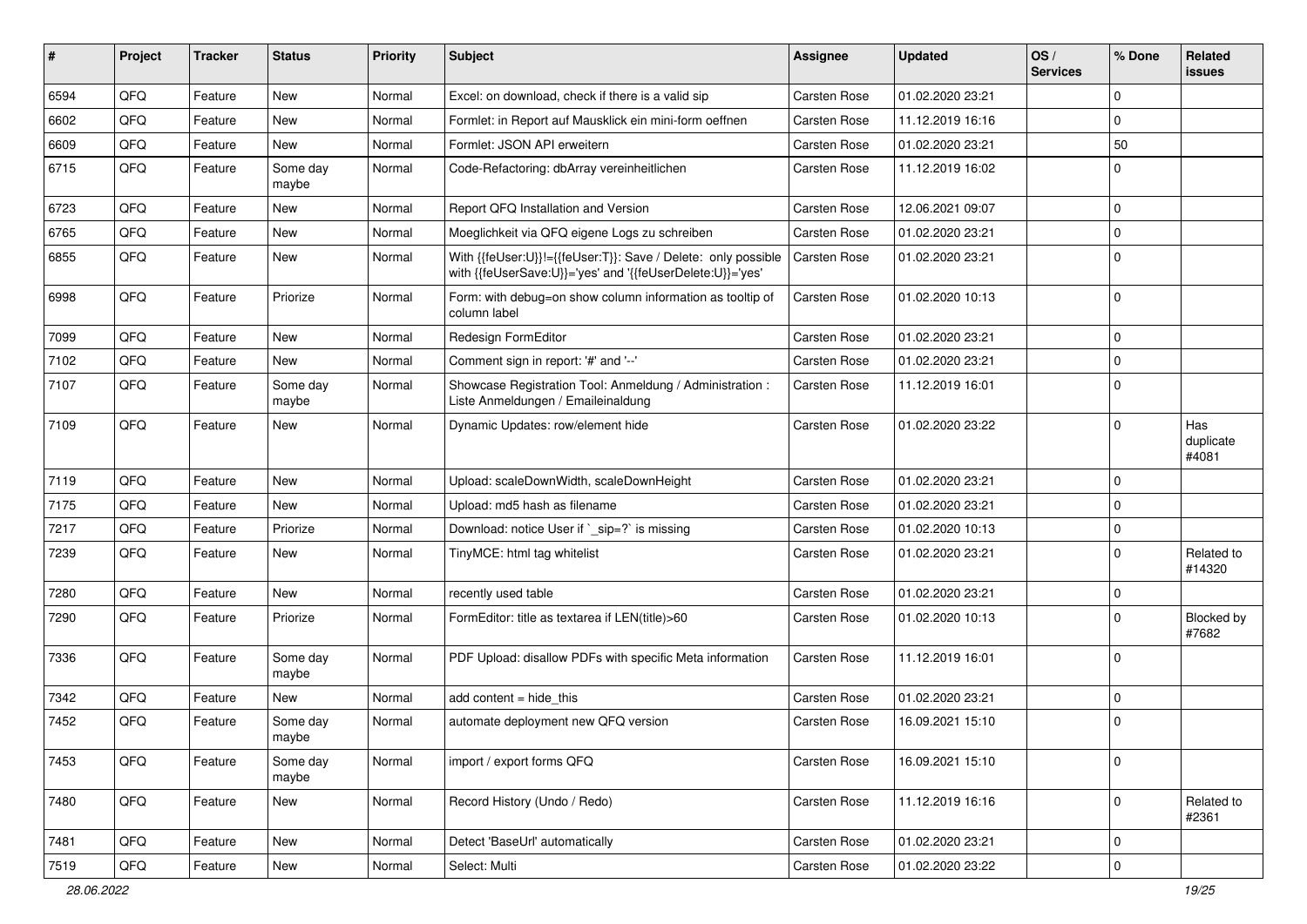| #    | Project | <b>Tracker</b> | <b>Status</b>     | <b>Priority</b> | Subject                                                                                                | <b>Assignee</b>     | <b>Updated</b>   | OS/<br><b>Services</b> | % Done      | Related<br>issues                               |
|------|---------|----------------|-------------------|-----------------|--------------------------------------------------------------------------------------------------------|---------------------|------------------|------------------------|-------------|-------------------------------------------------|
| 7520 | QFQ     | Feature        | <b>New</b>        | Normal          | QR Code:  AS _qr ( AS _link)                                                                           | Carsten Rose        | 01.02.2020 23:22 |                        | 0           |                                                 |
| 7521 | QFQ     | Feature        | New               | Normal          | TemplateGroup: fe.type=upload                                                                          | <b>Carsten Rose</b> | 01.02.2020 23:21 |                        | $\Omega$    | Related to<br>#9706                             |
| 7522 | QFQ     | Feature        | Priorize          | Normal          | Inserting default index.html to folder (Avoid Apache<br>Indexing)                                      | Carsten Rose        | 01.02.2020 10:13 |                        | $\Omega$    |                                                 |
| 7630 | QFQ     | Feature        | Priorize          | Normal          | detailed error message for simple upload                                                               | <b>Carsten Rose</b> | 01.02.2020 10:13 |                        | $\Omega$    |                                                 |
| 7660 | QFQ     | Feature        | New               | Normal          | IMAP: import mails to DB, move / delete mails                                                          | Carsten Rose        | 01.02.2020 09:52 |                        | $\mathbf 0$ |                                                 |
| 7681 | QFQ     | Feature        | <b>New</b>        | Normal          | Optional switch off 'check for modified record'                                                        | Carsten Rose        | 01.02.2020 23:21 |                        | $\Omega$    |                                                 |
| 7683 | QFQ     | Feature        | New               | Normal          | Special column names in '{{ SELECT  AS _link }}' should<br>be detected                                 | <b>Carsten Rose</b> | 01.02.2020 23:21 |                        | 0           |                                                 |
| 7812 | QFQ     | Feature        | <b>New</b>        | Normal          | FE 'Subrecord' - new option 'subrecordShowFilter',<br>'subrecordPaging'                                | Carsten Rose        | 01.02.2020 23:22 |                        | $\Omega$    |                                                 |
| 7850 | QFQ     | Feature        | New               | High            | Upload records: non 'pathFileName' column                                                              | <b>Carsten Rose</b> | 03.05.2021 21:14 |                        | $\Omega$    |                                                 |
| 7920 | QFQ     | Feature        | New               | Normal          | FE: Syntax Highlight, Zeinlenumbruch                                                                   | <b>Carsten Rose</b> | 01.02.2020 10:03 |                        | $\Omega$    |                                                 |
| 7924 | QFQ     | Feature        | <b>New</b>        | Normal          | Radio/Checkbox with Tooltip                                                                            | <b>Carsten Rose</b> | 01.02.2020 23:22 |                        | $\Omega$    |                                                 |
| 8034 | QFQ     | Feature        | Priorize          | Normal          | FormElement 'data': 22.22.2222 should not be accepted                                                  | Carsten Rose        | 01.02.2020 10:13 |                        | $\Omega$    |                                                 |
| 8044 | QFQ     | Feature        | Priorize          | Normal          | Transaction: a) Form, b) Report                                                                        | <b>Carsten Rose</b> | 05.05.2021 22:14 |                        | 0           | Related to<br>#8043                             |
| 8082 | QFQ     | Feature        | Priorize          | High            | Contact form without saving record                                                                     | <b>Carsten Rose</b> | 07.12.2021 15:20 |                        | $\Omega$    | Related to<br>#8587,<br><b>Blocks</b><br>#11850 |
| 8089 | QFQ     | Feature        | <b>New</b>        | Normal          | Copy/Paste for FormElements                                                                            | Carsten Rose        | 01.02.2020 23:22 |                        | $\Omega$    |                                                 |
| 8101 | QFQ     | Feature        | Some day<br>maybe | Normal          | Password hash: support further hashing methods                                                         | <b>Carsten Rose</b> | 16.09.2021 15:10 |                        | 0           |                                                 |
| 8187 | QFQ     | Feature        | <b>New</b>        | Normal          | Subrecord: enable/hide new button - make new/edit/delete<br>customizeable.                             | <b>Carsten Rose</b> | 06.03.2021 18:44 |                        | $\Omega$    | Related to<br>#11326                            |
| 8204 | QFQ     | Feature        | Priorize          | High            | Position 'required mark'                                                                               | <b>Carsten Rose</b> | 16.06.2021 13:44 |                        | $\Omega$    |                                                 |
| 8217 | QFQ     | Feature        | New               | Normal          | if-elseif-else construct                                                                               | Carsten Rose        | 16.03.2021 18:41 |                        | $\Omega$    | Related to<br>#10716                            |
| 8277 | QFQ     | Feature        | Priorize          | Normal          | fe.parameter.default=                                                                                  | Carsten Rose        | 01.02.2020 23:17 |                        | $\Omega$    | Related to<br>#8113                             |
| 8336 | QFQ     | Feature        | <b>New</b>        | Normal          | Form > modified > Close New: a) Optional disable popup, b)<br>custom text, c) mode on save: close stay | Carsten Rose        | 01.02.2020 23:22 |                        | $\mathbf 0$ | Related to<br>#8335                             |
| 8520 | QFQ     | Feature        | Some day<br>maybe | Normal          | Bring QFQ to Composer                                                                                  | Carsten Rose        | 16.09.2021 15:10 |                        | $\Omega$    |                                                 |
| 8584 | QFQ     | Feature        | Priorize          | Normal          | FE 'Action' - never assign to Container (except Template<br>Group)                                     | Carsten Rose        | 01.02.2020 10:13 |                        | $\mathbf 0$ |                                                 |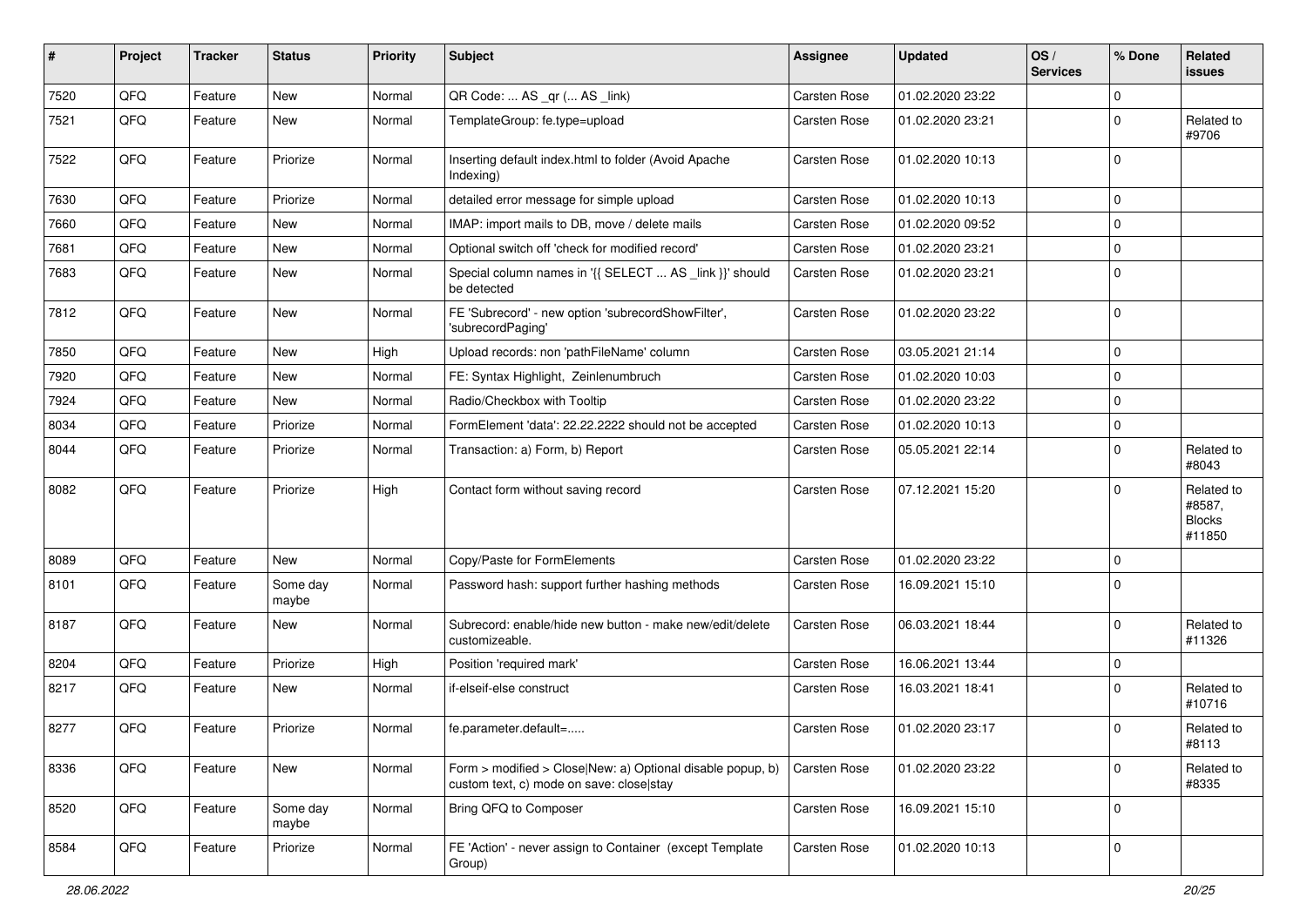| #    | Project | <b>Tracker</b> | <b>Status</b>     | <b>Priority</b> | <b>Subject</b>                                                                  | Assignee            | <b>Updated</b>   | OS/<br><b>Services</b> | % Done      | Related<br><b>issues</b> |
|------|---------|----------------|-------------------|-----------------|---------------------------------------------------------------------------------|---------------------|------------------|------------------------|-------------|--------------------------|
| 8585 | QFQ     | Feature        | Priorize          | Normal          | Enhance Error message for 'unknown form'                                        | <b>Carsten Rose</b> | 01.02.2020 10:13 |                        | $\Omega$    |                          |
| 8586 | QFQ     | Feature        | Some day<br>maybe | Normal          | QFQ: Enhance Error message for 'record not found'                               | Carsten Rose        | 16.09.2021 15:10 |                        | $\Omega$    |                          |
| 8702 | QFQ     | Feature        | <b>New</b>        | Normal          | Load Record which is locked: missing user info                                  | <b>Carsten Rose</b> | 11.12.2019 16:16 |                        | $\Omega$    | Related to<br>#9789      |
| 8719 | QFQ     | Feature        | <b>New</b>        | Normal          | extraButtonLock: add support for 0/1                                            | Carsten Rose        | 01.02.2020 23:22 |                        | $\Omega$    |                          |
| 8806 | QFQ     | Feature        | <b>New</b>        | Normal          | SQL Function nl2br                                                              | <b>Carsten Rose</b> | 01.02.2020 23:22 |                        | $\Omega$    |                          |
| 8892 | QFQ     | Feature        | Some day<br>maybe | Normal          | Display and Edit SQL Comments in Form Editor                                    | Carsten Rose        | 11.12.2019 16:01 |                        | $\Omega$    |                          |
| 8894 | QFQ     | Feature        | Some day<br>maybe | Normal          | Documentation Tags Usable in QFQ Application                                    | <b>Carsten Rose</b> | 11.12.2019 16:01 |                        | $\Omega$    |                          |
| 8962 | QFQ     | Feature        | <b>New</b>        | High            | allow for form fields with identical names                                      | Carsten Rose        | 03.05.2021 21:14 |                        | $\Omega$    |                          |
| 8963 | QFQ     | Feature        | Priorize          | Normal          | Setting values in a store: flexible way                                         | Carsten Rose        | 05.05.2021 22:10 |                        | $\Omega$    | Related to<br>#8975      |
| 8975 | QFQ     | Feature        | <b>New</b>        | Normal          | Report Notation: 2.0                                                            | <b>Carsten Rose</b> | 01.02.2020 23:22 |                        | $\mathbf 0$ | Related to<br>#8963      |
| 9128 | QFQ     | Feature        | <b>New</b>        | Normal          | Error Message: not replaced variables- a) replace back to<br>'{{', b) underline | Carsten Rose        | 01.02.2020 23:22 |                        | $\Omega$    | Related to<br>#9129      |
| 9129 | QFQ     | Feature        | <b>New</b>        | Normal          | sqlValidate: Message as notification, not as error                              | Carsten Rose        | 01.02.2020 23:22 |                        | $\mathbf 0$ | Related to<br>#9128      |
| 9136 | QFQ     | Feature        | <b>New</b>        | Normal          | Create ZIP files with dynamic PDFs                                              | Carsten Rose        | 01.02.2020 23:22 |                        | $\Omega$    |                          |
| 9208 | QFQ     | Feature        | <b>New</b>        | Normal          | Manage 'recent' records                                                         | Carsten Rose        | 01.02.2020 23:22 |                        | $\Omega$    |                          |
| 9221 | QFQ     | Feature        | <b>New</b>        | Normal          | typeAhead: Zeichenlimite ausschalten                                            | Carsten Rose        | 08.05.2021 17:06 |                        | $\Omega$    |                          |
| 9346 | QFQ     | Feature        | Priorize          | Normal          | beforeSave: check if an upload is given                                         | Carsten Rose        | 11.06.2021 21:18 |                        | $\Omega$    |                          |
| 9348 | QFQ     | Feature        | <b>New</b>        | Normal          | defaultThumbnailSize: pre render thumbnails                                     | Carsten Rose        | 12.06.2021 09:05 |                        | $\Omega$    |                          |
| 9352 | QFQ     | Feature        | New               | Normal          | FE 'Native' fire slaveld, sqlAfter, sqllns                                      | Carsten Rose        | 01.02.2020 23:22 |                        | $\Omega$    |                          |
| 9394 | QFQ     | Feature        | Priorize          | Normal          | REST: allow for non numerical ids in get requests                               | Carsten Rose        | 05.05.2021 22:10 |                        | $\Omega$    |                          |
| 9517 | QFQ     | Feature        | In Progress       | High            | Input multiple tags with typeahead                                              | Carsten Rose        | 03.05.2021 21:14 |                        | 40          | Related to<br>#10150     |
| 9537 | QFQ     | Feature        | <b>New</b>        | Normal          | FormEditor: Edit fieldset in FrontEnd                                           | Carsten Rose        | 01.02.2020 23:22 |                        | $\Omega$    |                          |
| 9579 | QFQ     | Feature        | Some day<br>maybe | Normal          | Multiform with Process Row                                                      | <b>Carsten Rose</b> | 11.12.2019 16:01 |                        | $\Omega$    |                          |
| 9602 | QFQ     | Feature        | <b>New</b>        | Normal          | Form definition as JSON                                                         | Carsten Rose        | 01.02.2020 23:21 |                        | $\Omega$    | Related to<br>#9600      |
| 9668 | QFQ     | Feature        | Priorize          | Normal          | Form.mode: rename 'hidden' to 'hide'                                            | Carsten Rose        | 05.05.2021 22:14 |                        | $\Omega$    | Related to<br>#6437      |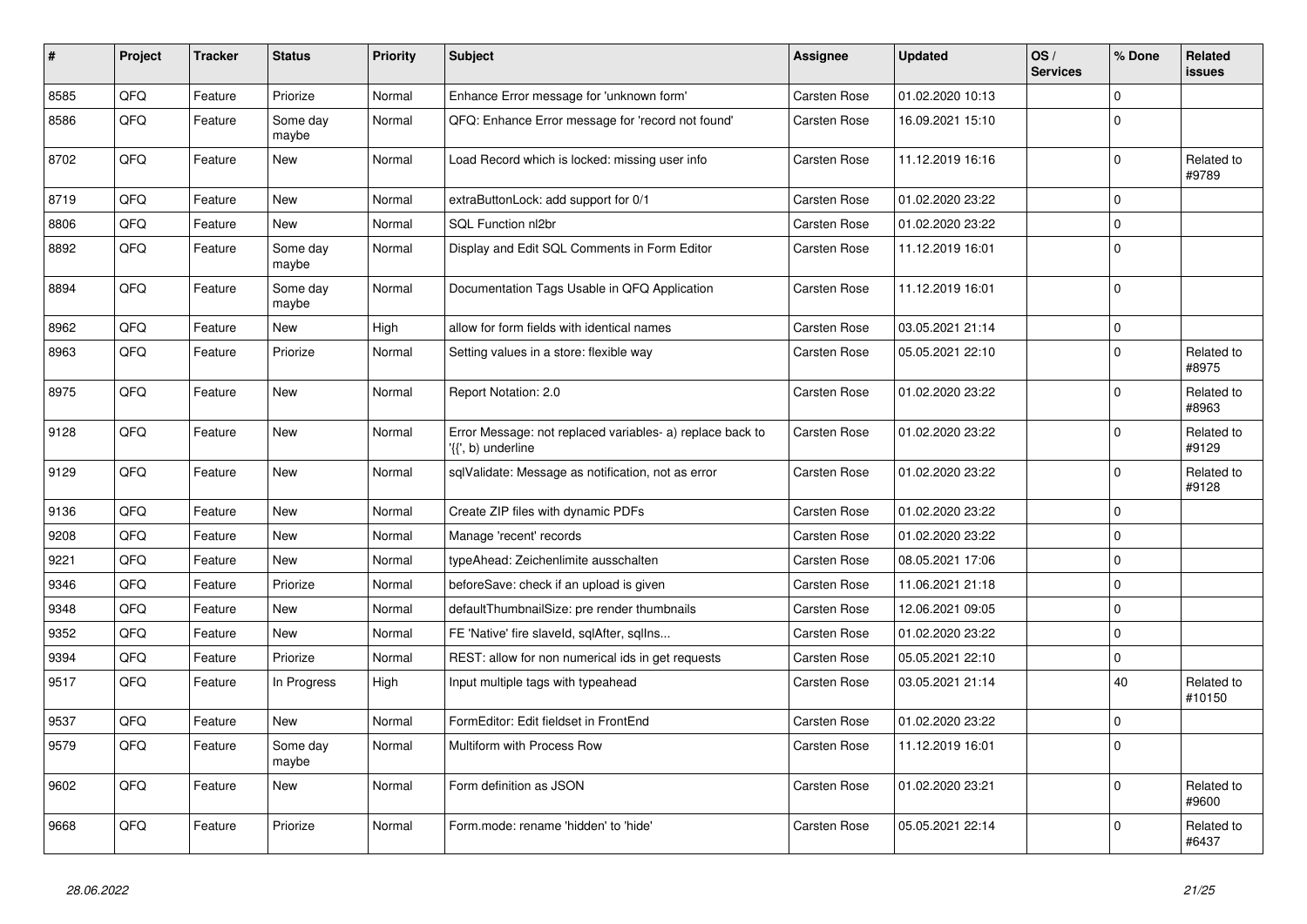| $\vert$ # | Project | <b>Tracker</b> | <b>Status</b>     | <b>Priority</b> | <b>Subject</b>                                                                                                                        | <b>Assignee</b>     | <b>Updated</b>   | OS/<br><b>Services</b> | % Done         | Related<br>issues                                                      |
|-----------|---------|----------------|-------------------|-----------------|---------------------------------------------------------------------------------------------------------------------------------------|---------------------|------------------|------------------------|----------------|------------------------------------------------------------------------|
| 9704      | QFQ     | Feature        | Some day<br>maybe | Normal          | Thumbnails Generieren beim Splitten von PDF Files                                                                                     | <b>Carsten Rose</b> | 11.12.2019 16:01 |                        | $\Omega$       |                                                                        |
| 9706      | QFQ     | Feature        | New               | Normal          | Multi File Upload (hidden template group)                                                                                             | <b>Carsten Rose</b> | 01.02.2020 23:22 |                        | $\Omega$       | Related to<br>#7521,<br>Related to<br>#5562,<br>Related to<br>#13330   |
| 9707      | QFQ     | Feature        | <b>New</b>        | Normal          | SIP security: encode pageld and check pageld on decode                                                                                | Carsten Rose        | 01.02.2020 23:22 |                        | $\Omega$       |                                                                        |
| 9777      | QFQ     | Feature        | <b>New</b>        | Normal          | Logging QFQ Variables                                                                                                                 | <b>Carsten Rose</b> | 16.12.2019 17:17 |                        | $\Omega$       |                                                                        |
| 9781      | QFQ     | Feature        | <b>New</b>        | Normal          | Button: CSS class to make buttons smaller                                                                                             | <b>Carsten Rose</b> | 01.02.2020 23:22 |                        | $\mathbf 0$    |                                                                        |
| 9811      | QFQ     | Feature        | <b>New</b>        | Normal          | Report: tag every n'th row                                                                                                            | <b>Carsten Rose</b> | 01.02.2020 23:22 |                        | $\mathbf 0$    |                                                                        |
| 9900      | QFQ     | Feature        | Priorize          | Normal          | Generic API Call: tt-content record >> JSON                                                                                           | Carsten Rose        | 01.02.2020 10:13 |                        | 0 I            |                                                                        |
| 9927      | QFQ     | Feature        | <b>New</b>        | Normal          | QFQ Update: a) Update nur machen wenn BE User<br>eingeloggt ist., b) Bei Fehler genaue Meldung welcher<br>Updateschritt Probleme hat. | Carsten Rose        | 22.01.2020 12:59 |                        | $\overline{0}$ |                                                                        |
| 9928      | QFQ     | Feature        | Priorize          | Normal          | SpecialColumnName: a) Deprecated: ' AS "_+tag " ', b)<br>New: ' AS "_ <tag1><tag2>"</tag2></tag1>                                     | <b>Carsten Rose</b> | 01.02.2020 23:17 |                        | 0              | Related to<br>#9929                                                    |
| 9968      | QFQ     | Feature        | Priorize          | Normal          | Tooltip in Links for Developer                                                                                                        | <b>Carsten Rose</b> | 01.02.2020 23:17 |                        | $\Omega$       |                                                                        |
| 9983      | QFQ     | Feature        | New               | Normal          | Report Notation: new keyword 'range'                                                                                                  | <b>Carsten Rose</b> | 01.02.2020 15:55 |                        | $\mathbf 0$    |                                                                        |
| 10005     | QFQ     | Feature        | Priorize          | Normal          | Report / special column name:  AS _calendar                                                                                           | Carsten Rose        | 03.06.2020 17:28 |                        | $\mathbf 0$    |                                                                        |
| 10011     | QFQ     | Feature        | Priorize          | Normal          | Offer new STORE_TYPO3 Variable 'beUser', 'beEmail'                                                                                    | Carsten Rose        | 08.05.2021 09:51 |                        | $\Omega$       | Related to<br>#10012,<br>Related to<br>#12511                          |
| 10012     | QFQ     | Feature        | Priorize          | Normal          | redirectAllMailTo: {{beEmail:T}}                                                                                                      | <b>Carsten Rose</b> | 08.05.2021 09:54 |                        | $\Omega$       | Related to<br>#12412,<br>Related to<br>#12413,<br>Related to<br>#10011 |
| 10013     | QFQ     | Feature        | Some day<br>maybe | Normal          | FE.typ=editor: CodeMirror                                                                                                             | <b>Carsten Rose</b> | 08.06.2022 10:37 |                        | $\Omega$       | Related to<br>#12611,<br>Related to<br>#12490.<br>Related to<br>#7732  |
| 10014     | QFQ     | Feature        | <b>New</b>        | Normal          | Manual.rst: describe behaviour and process order of<br>fillStoreVar, slaveId, sqlBefore,                                              | <b>Carsten Rose</b> | 01.02.2020 22:31 |                        | $\overline{0}$ |                                                                        |
| 10015     | QFQ     | Feature        | Priorize          | Normal          | Monospace in Textarea                                                                                                                 | <b>Carsten Rose</b> | 03.02.2020 13:40 |                        | 0              |                                                                        |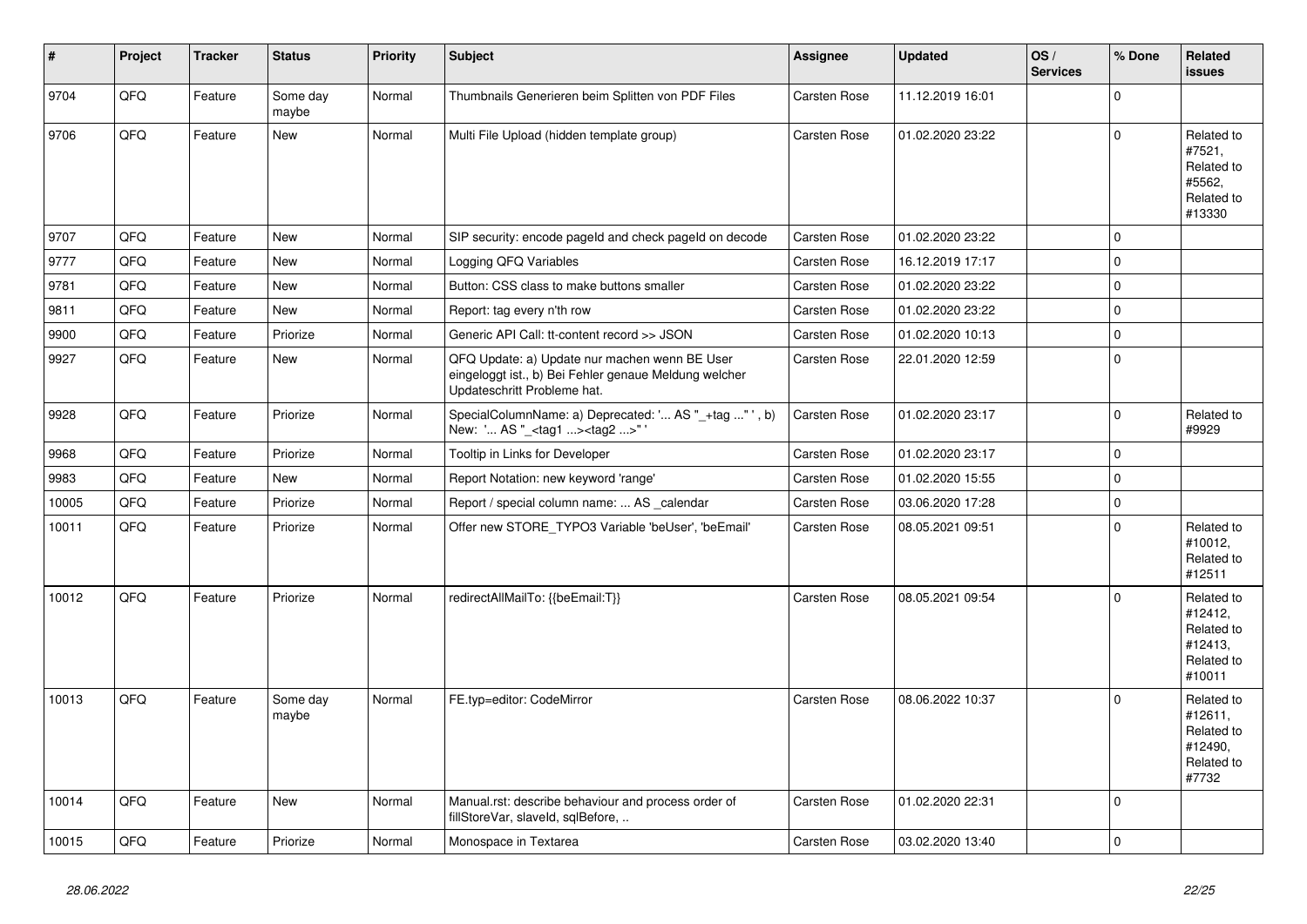| #     | Project | <b>Tracker</b> | <b>Status</b>     | <b>Priority</b> | <b>Subject</b>                                                         | Assignee            | <b>Updated</b>   | OS/<br><b>Services</b> | % Done       | <b>Related</b><br><b>issues</b>              |
|-------|---------|----------------|-------------------|-----------------|------------------------------------------------------------------------|---------------------|------------------|------------------------|--------------|----------------------------------------------|
| 10080 | QFQ     | Feature        | <b>New</b>        | Normal          | Popup on 'save' / 'close': configure dialog (answer<br>yes/no/cancle/) | Carsten Rose        | 28.03.2021 20:52 |                        | <sup>0</sup> | Is duplicate<br>of #12262                    |
| 10095 | QFQ     | Feature        | Some day<br>maybe | Normal          | Generic Gitlab Integration into QFQ                                    | Carsten Rose        | 16.09.2021 15:10 |                        | $\Omega$     |                                              |
| 10115 | QFQ     | Feature        | <b>New</b>        | Normal          | TypeAhead: static list                                                 | Carsten Rose        | 26.02.2020 16:42 |                        | 100          |                                              |
| 10116 | QFQ     | Feature        | Some day<br>maybe | Normal          | TypeAhead: Tag - show inside 'input' element                           | Carsten Rose        | 16.09.2021 15:09 |                        | $\Omega$     |                                              |
| 10119 | QFQ     | Feature        | <b>New</b>        | Normal          | Dropdown (selectlist) & TypeAhead: format and catagorize<br>list       | <b>Carsten Rose</b> | 07.05.2020 09:36 |                        | $\Omega$     |                                              |
| 10443 | QFQ     | Feature        | In Progress       | Normal          | Konzept_api / _live                                                    | Carsten Rose        | 07.05.2020 09:39 |                        | $\mathbf 0$  |                                              |
| 10593 | QFQ     | Feature        | <b>New</b>        | Normal          | label2: text behind input element                                      | Carsten Rose        | 16.05.2020 10:57 |                        | $\mathbf 0$  |                                              |
| 10714 | QFQ     | Feature        | New               | Normal          | multi Table Form                                                       | Carsten Rose        | 16.03.2021 18:44 |                        | $\Omega$     |                                              |
| 10716 | QFQ     | Feature        | Some day<br>maybe | Normal          | Business Logic mit Externen Skripten                                   | Carsten Rose        | 16.09.2021 15:10 |                        | $\Omega$     | Related to<br>#10713.<br>Related to<br>#8217 |
| 10745 | QFQ     | Feature        | Some day<br>maybe | Normal          | <b>Tablesorter Excel Export</b>                                        | <b>Carsten Rose</b> | 16.09.2021 15:09 |                        | $\Omega$     |                                              |
| 10793 | QFQ     | Feature        | In Progress       | Normal          | <b>Update NPM Packages</b>                                             | Carsten Rose        | 07.09.2021 13:25 |                        | $30\,$       |                                              |
| 10819 | QFQ     | Feature        | <b>New</b>        | Normal          | Persistent SIP - second try                                            | Carsten Rose        | 29.06.2020 23:02 |                        | $\Omega$     | Related to<br>#6261                          |
| 10976 | QFQ     | Feature        | <b>New</b>        | Normal          | Excel Export Verbesserungen                                            | <b>Carsten Rose</b> | 06.08.2020 10:56 |                        | $\Omega$     |                                              |
| 10979 | QFQ     | Feature        | <b>New</b>        | Normal          | Ajax Calls an API - dataReport                                         | <b>Carsten Rose</b> | 11.05.2022 12:15 |                        | $\Omega$     |                                              |
| 10996 | QFQ     | Feature        | <b>New</b>        | Normal          | Download video via sip: no seek                                        | <b>Carsten Rose</b> | 12.08.2020 14:18 |                        | $\Omega$     |                                              |
| 11036 | QFQ     | Feature        | Some day<br>maybe | Normal          | inline report editor permissions                                       | Carsten Rose        | 16.09.2021 15:09 |                        | $\Omega$     | Related to<br>#11323                         |
| 11076 | QFQ     | Feature        | In Progress       | Normal          | SELECT  AS _websocket                                                  | Carsten Rose        | 30.08.2020 17:49 |                        | $\mathbf 0$  |                                              |
| 11080 | QFQ     | Feature        | <b>New</b>        | Normal          | Send MQTT messages                                                     | Carsten Rose        | 29.08.2020 19:49 |                        | $\mathbf 0$  |                                              |
| 11217 | QFQ     | Feature        | Some day<br>maybe | Normal          | <b>Extend Script Functionality</b>                                     | Carsten Rose        | 16.09.2021 15:10 |                        | $\Omega$     |                                              |
| 11320 | QFQ     | Feature        | Priorize          | Normal          | Typo3 Version 10 support                                               | <b>Carsten Rose</b> | 05.05.2021 22:09 |                        | $\Omega$     |                                              |
| 11322 | QFQ     | Feature        | Some day<br>maybe | Normal          | Form Element JSON - (multiline parameter field)                        | Carsten Rose        | 16.09.2021 15:10 |                        | $\Omega$     |                                              |
| 11323 | QFQ     | Feature        | Some day<br>maybe | Normal          | Report Frontend Editor Modal + Codemirror                              | Carsten Rose        | 16.09.2021 15:10 |                        | $\Omega$     | Related to<br>#11036                         |
| 11460 | QFQ     | Feature        | New               | Normal          | Easier creation of changelog: gitchangelog                             | <b>Carsten Rose</b> | 12.06.2021 10:20 |                        | $\Omega$     | Related to<br>#13467                         |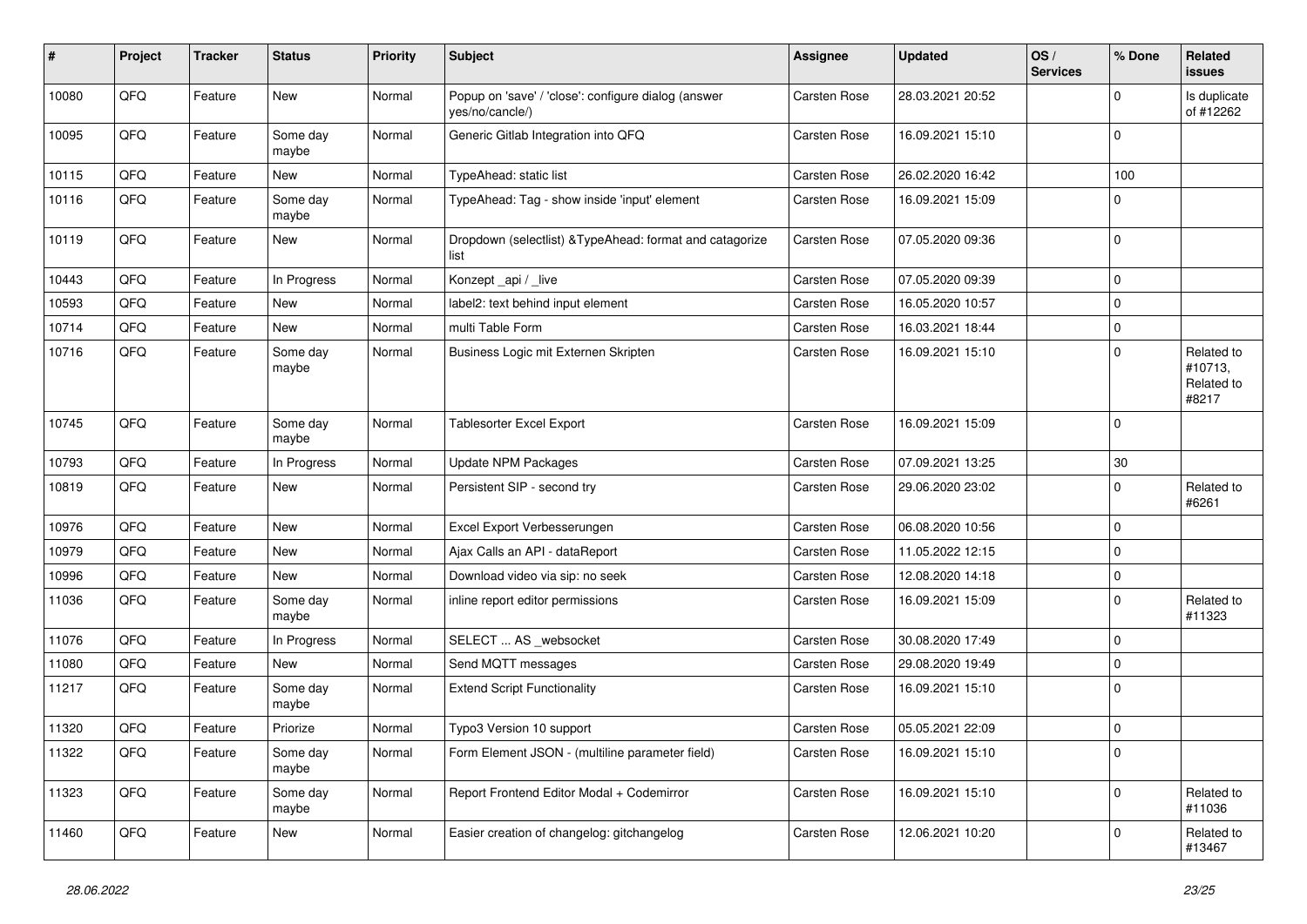| #     | Project | <b>Tracker</b> | <b>Status</b>     | <b>Priority</b> | <b>Subject</b>                                                                                       | Assignee                                               | <b>Updated</b>      | OS/<br><b>Services</b> | % Done      | Related<br><b>issues</b>                      |                      |
|-------|---------|----------------|-------------------|-----------------|------------------------------------------------------------------------------------------------------|--------------------------------------------------------|---------------------|------------------------|-------------|-----------------------------------------------|----------------------|
| 11504 | QFQ     | Feature        | <b>New</b>        | Normal          | Dynamic Update: Button text update for 'Save',' Close' &<br>'Delete'                                 | <b>Carsten Rose</b>                                    | 12.11.2020 23:44    |                        | $\Omega$    |                                               |                      |
| 11516 | QFQ     | Feature        | <b>New</b>        | Normal          | Multi Page Form (Previous/Next Buttons)                                                              | <b>Carsten Rose</b>                                    | 16.03.2021 17:52    |                        | $\Omega$    |                                               |                      |
| 11523 | QFQ     | Feature        | <b>New</b>        | Normal          | Mit dynamic Update erkennen, ob Upload gemacht wurde                                                 | Carsten Rose                                           | 13.11.2020 15:07    |                        | $\Omega$    | Related to<br>#9533                           |                      |
| 11702 | QFQ     | Feature        | <b>New</b>        | Normal          | HTML Special Char makes no sense for 'allbut' if '&' is<br>forbidden                                 | Carsten Rose                                           | 07.12.2021 16:35    |                        | $\Omega$    | Related to<br>#5112,<br>Related to<br>#14320  |                      |
| 11747 | QFQ     | Feature        | <b>New</b>        | Normal          | Maintenance Page with Redirect                                                                       | <b>Carsten Rose</b>                                    | 03.05.2021 20:47    |                        | $\Omega$    | Related to<br>#11741                          |                      |
| 11775 | QFQ     | Feature        | <b>New</b>        | Normal          | Subrecord Tooltip pro Feld                                                                           | Carsten Rose                                           | 18.12.2020 15:22    |                        | $\Omega$    | Related to<br>#11955                          |                      |
| 11893 | QFQ     | Feature        | New               | High            | Broken SIP: a) only report one time, b) only report in main<br>column                                | Carsten Rose                                           | 12.05.2021 12:13    |                        | $\Omega$    | Related to<br>#12532,<br>Related to<br>#14187 |                      |
| 11955 | QFQ     | Feature        | <b>New</b>        | Normal          | subrecord: new title option to set <th> attributes - e.g. to<br/>customize tablesorter options.</th> | attributes - e.g. to<br>customize tablesorter options. | <b>Carsten Rose</b> | 03.05.2021 20:47       |             | $\Omega$                                      | Related to<br>#11775 |
| 11980 | QFQ     | Feature        | In Progress       | Normal          | protected verzeichnis MUSS geschützt werden                                                          | Carsten Rose                                           | 07.09.2021 13:30    |                        | $\mathbf 0$ |                                               |                      |
| 12023 | QFQ     | Feature        | New               | Normal          | MySQL Stored Precdure: QDECODESPECIALCHAR()                                                          | Carsten Rose                                           | 16.02.2021 11:16    |                        | $\Omega$    | Related to<br>#12022                          |                      |
| 12024 | QFQ     | Feature        | <b>New</b>        | Normal          | Excel Export: text columns by default decode<br>htmlspeciachar()                                     | Carsten Rose                                           | 17.02.2021 23:55    |                        | $\Omega$    | Related to<br>#12022                          |                      |
| 12109 | QFQ     | Feature        | New               | Normal          | Donwload Link: Plain, SIP, Persistent Link, Peristent SIP -<br>new notation                          | Carsten Rose                                           | 03.05.2021 20:45    |                        | $\Omega$    | Related to<br>#12085                          |                      |
| 12119 | QFQ     | Feature        | <b>New</b>        | Normal          | AS paged: error message missing if there ist no 'r' argument.                                        | Carsten Rose                                           | 03.05.2021 20:51    |                        | $\mathbf 0$ |                                               |                      |
| 12146 | QFQ     | Feature        | <b>New</b>        | Normal          | Autocron Job: Anzeigen wann der naechste Job ausgefuehrt<br>wird, resp das er nicht ausgefuehrt wird | <b>Carsten Rose</b>                                    | 15.03.2021 15:23    |                        | $\Omega$    |                                               |                      |
| 12162 | QFQ     | Feature        | <b>New</b>        | Normal          | FE.type=sendmail: personalized mailing (several mails) via<br>template                               | <b>Carsten Rose</b>                                    | 03.05.2021 20:45    |                        | $\Omega$    |                                               |                      |
| 12163 | QFQ     | Feature        | <b>New</b>        | Normal          | Checkbox: table wrap                                                                                 | <b>Carsten Rose</b>                                    | 03.05.2021 20:51    |                        | $\mathbf 0$ |                                               |                      |
| 12186 | QFQ     | Feature        | <b>New</b>        | High            | TinyMCE Config für Objekte                                                                           | Carsten Rose                                           | 07.12.2021 17:19    |                        | $\Omega$    | <b>Blocks</b><br>#12632                       |                      |
| 12269 | QFQ     | Feature        | New               | Normal          | 2FA - Login                                                                                          | <b>Carsten Rose</b>                                    | 03.05.2021 20:45    |                        | $\mathbf 0$ |                                               |                      |
| 12315 | QFQ     | Feature        | Some day<br>maybe | Normal          | Form History (Diffs) / Backups                                                                       | Carsten Rose                                           | 16.09.2021 15:10    |                        | $\Omega$    |                                               |                      |
| 12330 | QFQ     | Feature        | <b>New</b>        | Normal          | Copy to input field / text area / TinyMCE                                                            | Carsten Rose                                           | 07.04.2021 09:01    |                        | $\mathbf 0$ |                                               |                      |